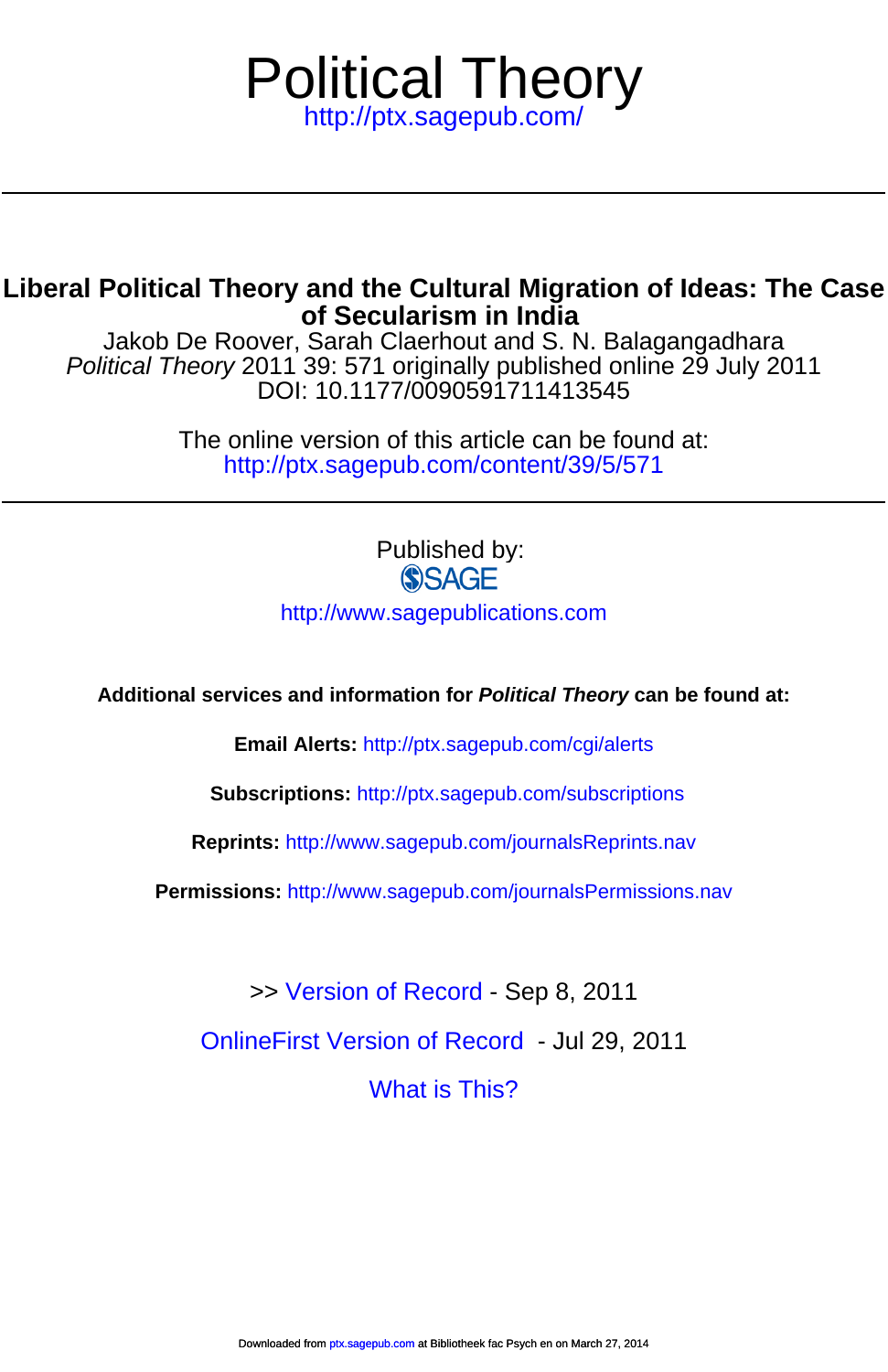**Liberal Political Theory and the Cultural Migration of Ideas: The Case of Secularism in India**

Political Theory 39(5) 571–599 © 2011 SAGE Publications Reprints and permission: http://www. sagepub.com/journalsPermissions.nav DOI: 10.1177/0090591711413545 http://ptx.sagepub.com



Jakob De Roover<sup>'</sup>, Sarah Claerhout<sup>'</sup>, and S. N. Balagangadhara<sup>1</sup>

#### **Abstract**

The principles of liberal political theory are often said to be "freestanding." Are they indeed sufficiently detached from the cultural setting where they emerged to be intelligible to people with other backgrounds? To answer this question, this essay examines the Indian secularism debate and develops a hypothesis on the process whereby liberal principles crystallized in the West and spread elsewhere. It argues that the secularization of western political thought has not produced independent rational principles, but transformed theological ideas into the "topoi" of a culture. Like all topoi, the principles of liberalism depend on other clusters of ideas present in western societies. When they migrate to new settings, the absence of these surrounding ideas presents fundamental obstacles to the interpretation and elaboration of liberal principles. The case of Indian secularism illustrates the cultural limitations of liberal political theory rather than showing its universal significance.

#### **Keywords**

liberalism, secularism, India, cultural diversity, secularization

<sup>1</sup>Ghent University, Belgium

#### **Corresponding Author:**

Jakob De Roover, Ghent University, India Platform, Apotheekstraat 5, 9000, Ghent, Belgium Email: jakobderoover@gmail.com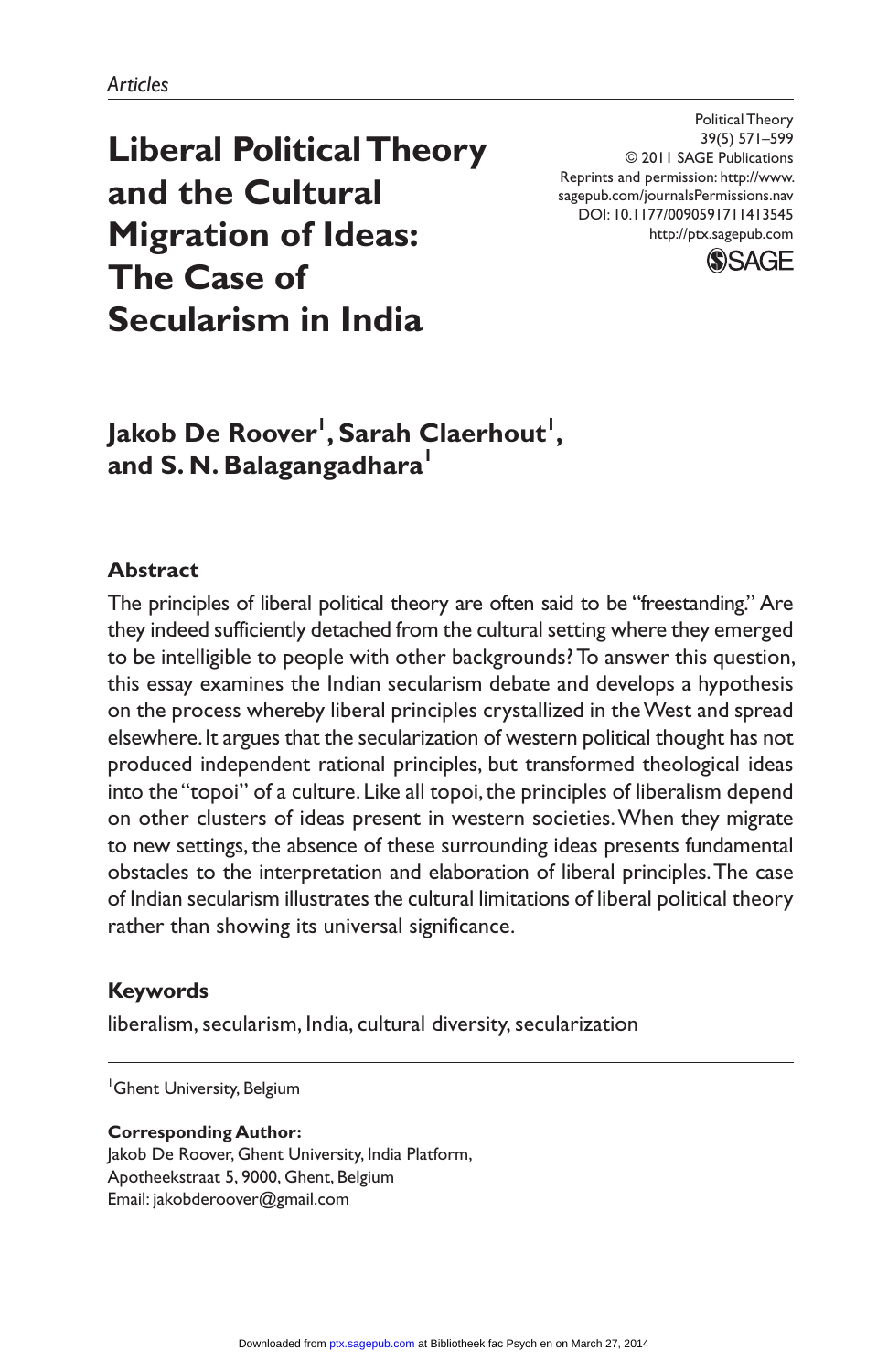Advocates of political liberalism claim that its central principles are "freestanding." That is, liberal principles of justice do not depend on any comprehensive metaphysical doctrine and can therefore be endorsed by people from different religions and cultures.<sup>1</sup> This goes together with a historical account: until about the seventeenth century, western political thought was entangled with Christian theology, but then intellectuals realized that religious conflict was here to stay and that politics needed to be separated from religious concerns. Modern political philosophy came into being as a form of reasoning distinct and independent from political theology.<sup>2</sup> To address the problem of enduring disagreement about religion, classical liberalism advocated the individual's freedom to choose his convictions and plan his life. However, once liberals discovered that individual autonomy was also an object of reasonable disagreement, they concluded that the principles governing political life should stand independently from any controversial comprehensive doctrine.<sup>3</sup>

If liberal principles *ought to be* freestanding, we should be able to determine whether this *is* the case. This essay raises a simple question: Does liberal political theory remain intelligible to people with cultural backgrounds completely different than that of modern westerners? Are liberal principles sufficiently freestanding from the cultural and religious setting where they emerged to be accessible to reasonable individuals from cultures other than the modern West? Answering this question is important to political theorists. First, the claim that political liberalism can be endorsed by people from different cultures presupposes that its principles are intelligible to such people. When groups of citizens fail to make sense of liberal tenets of justice, we cannot expect them to join any reasonable agreement on such tenets. Second, liberal political theory has been exported to non-western societies to guide their political institutions and problem solving. There, the demand that liberal principles be freestanding has additional urgency. In case these principles require the support of western metaphysical conceptions, they will not function adequately in the absence of those conceptions. Third, contemporary western societies are becoming increasingly diverse and include citizens with different cultural experiences. This poses another challenge: if the intelligibility of liberalism depends on a particular cultural background, it cannot without difficulty continue to offer a basic political model for western democracies.

To answer our question, we should examine what happens when concepts from liberal political theory migrate to different cultural settings. This essay intends to do so by looking at the secularism debate in India. First, we reveal some problems in the thesis that the concept of secularism has changed in India because of the historical conditions under which it developed. To account for these problems, we have to re-examine the process through which liberal principles emerged in the West and then spread elsewhere. We present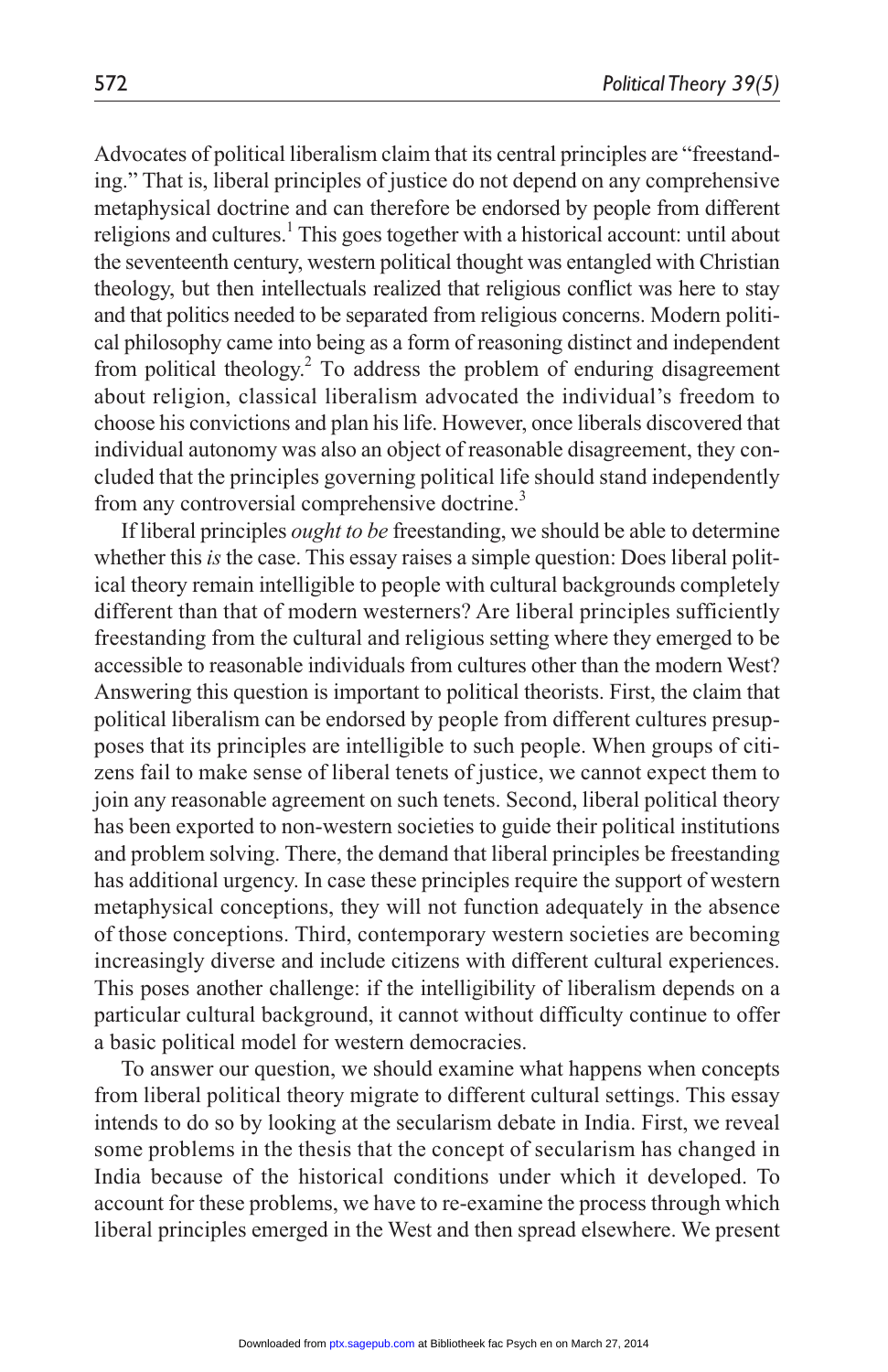a hypothesis on the dynamic of secularization that produced the principles of the liberal secular state. Next, we show its implications for the migration of ideas between different cultural settings. By distinguishing between certain properties of theories in the natural sciences and political theories, we specify the difficulties caused by the cultural migration of the latter. Finally, this generates the prediction that liberal political theory will face problems of intelligibility, when it moves to new cultural settings. To assess the value of our hypothesis, we then return to the issue of Indian secularism and to the landmark debates that occurred when the Constitution of India was drafted.

## **Indian Secularism and Conceptual Change**

In the last two decades, the Indian secularism debate has focused on diagnosing the crisis that secularism is undergoing because of the rise of Hindu nationalism.<sup>4</sup> Some participants conclude that causes internal to the secular state are to blame. First, even though the Indian state professes to be "secular," they suggest it has been neither impartial towards nor detached from religion. It has regularly intervened in the affairs of some religious communities while leaving others alone.<sup>5</sup> A second complaint is that the notion of "secularism" in India is obscure and that it means different things to different people.<sup>6</sup> Third, some argue that secularism was imposed on a deeply religious Indian population by alienated westernized elites. The idea of secularism may make sense against a Christian background, where the relation between "religious authorities" and "secular rulers" has long been a central concern, but it is an alien import in India and has failed to take root here. Finally, these authors argue that secularism's marginalization of religion in Indian society has led to a backlash and radicalization in the form of Hindu nationalism.

In response, it is argued that these critics presuppose one normative or "transhistorical" model of secularism—an idealized version of the western separation of church and state. Instead, this response continues, secularism has "multiple meanings," and a specifically Indian form of secularism has come into being because of the historical conditions under which it emerged.<sup>8</sup> Secularism is a universal doctrine, Rajeev Bhargava asserts, since its basic constituents are constant, namely, "a separation of organized religion from organized political power inspired by a specific set of values." But these elements can be interpreted in several ways. Therefore, secularism has no fixed content, but "multiple interpretations which change over time."<sup>9</sup> Indian secularism is distinct from western secularism, for it was transformed in the process of responding to problems like caste discrimination and extreme religious diversity.<sup>10</sup>

There is truth to the claim that concepts in political theory change accordingly as they are used to conceptualize and solve new problems. James Farr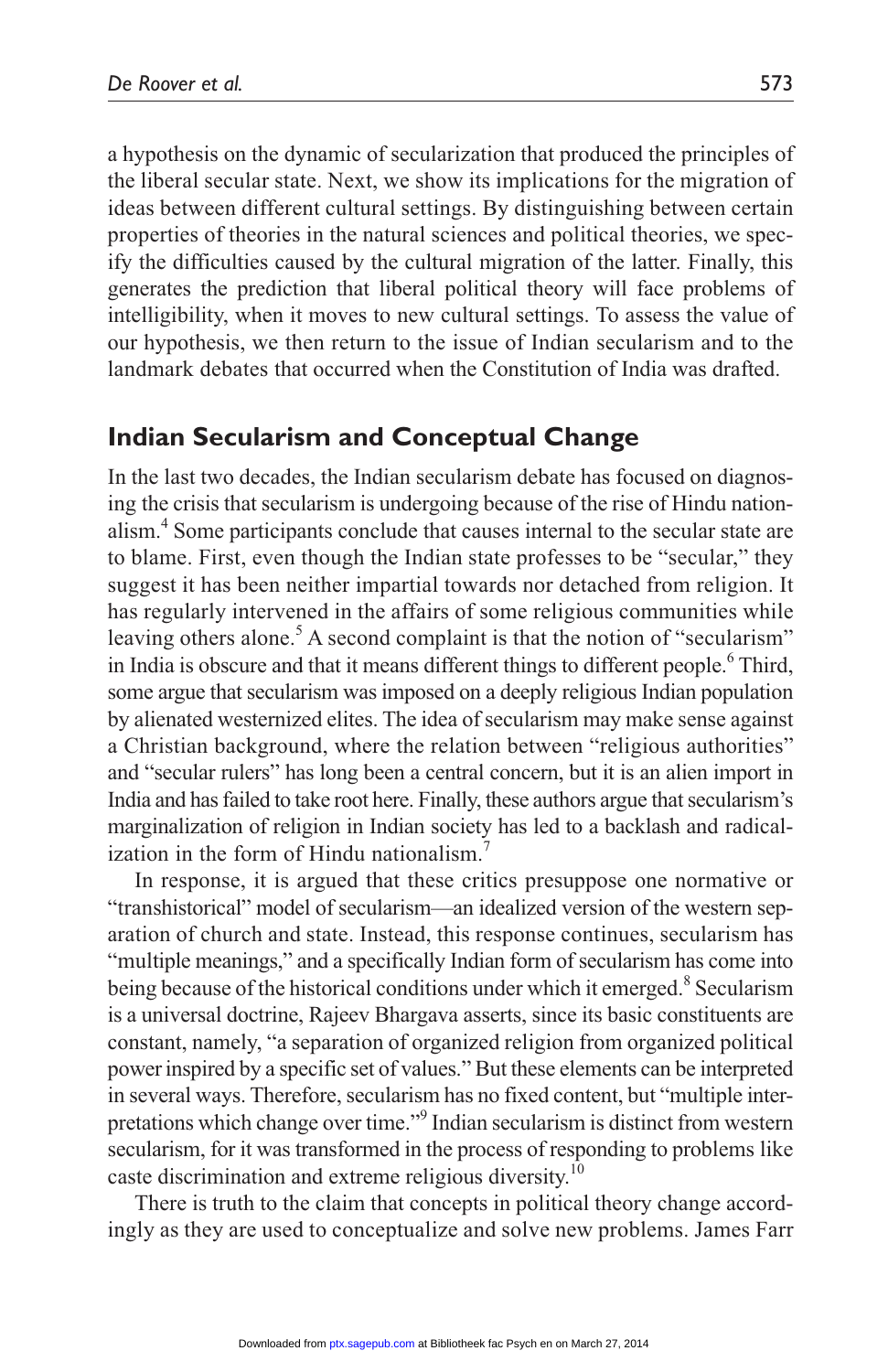has described conceptual change as an "outcome of the process of political actors attempting to solve the problems they encounter as they try to understand and change the world around them." Concepts, he emphasizes, are "never held or used in isolation, but in constellations which make up entire schemes or belief systems." These larger schemes or theories are rational attempts to solve problems generated "in or between political beliefs, actions, and practices." Theories may undergo change in the attempt to solve particular problems, whenever theorists abandon certain concepts, conceive new ones, or modify the reference or criteria of application of some concepts. Such conceptual changes can be wholesale and happen all at once, but "generally they will proceed incrementally, slowly, even glacially, and always against a backdrop provided by those concepts which are not at that moment in the process of change."<sup>11</sup>

This clarifies some of the conditions under which concepts change. Since they are not held in isolation but as larger theoretical schemes, concepts can either change against the background of a stable theoretical framework or one such framework can be replaced by another. In the latter case, a new theory has to be formulated before the old one can be replaced. Like any theory, it cannot consist of a few isolated sentences but should present a systematic framework. In the former case, the framework will put certain limits on the kind of change concepts can undergo, since any theoretical scheme should possess minimal coherence to continue to make sense to us.

This point merits amplification in the context of political theory. Normative principles like religious freedom or state neutrality should be embedded in some minimally coherent framework. If they are not, isolated sentences such as "there ought to be religious freedom" can be interpreted in infinitely many ways. In the absence of interpretive limits, we can call on such principles to justify many conflicting policies. But one of the functions of liberal political theory is to put constraints on the policies legitimate within any liberal democracy. Consider the following analogy: in modern democracies, it is not as though any decision is legitimate *merely* because it is a majority decision; the constitutional and legal framework puts limits on the legitimacy of majority decisions.12 Normative political theory plays a similar role. Principles of religious toleration and state neutrality put constraints on state policies towards religious communities: excesses—say, persecuting one religious community or extreme privileging of another—are restrained by such principles. To enable them to play this role, however, these principles cannot be interpreted as stand-alone sentences. We have to respect the interpretive limits laid down by some or another theory of the secular state.

Various theories of secularism are permitted and so is flexibility in interpreting these. Yet each interpretation has to abide by the interpretive limits of some background framework or model of the secular state. The reason becomes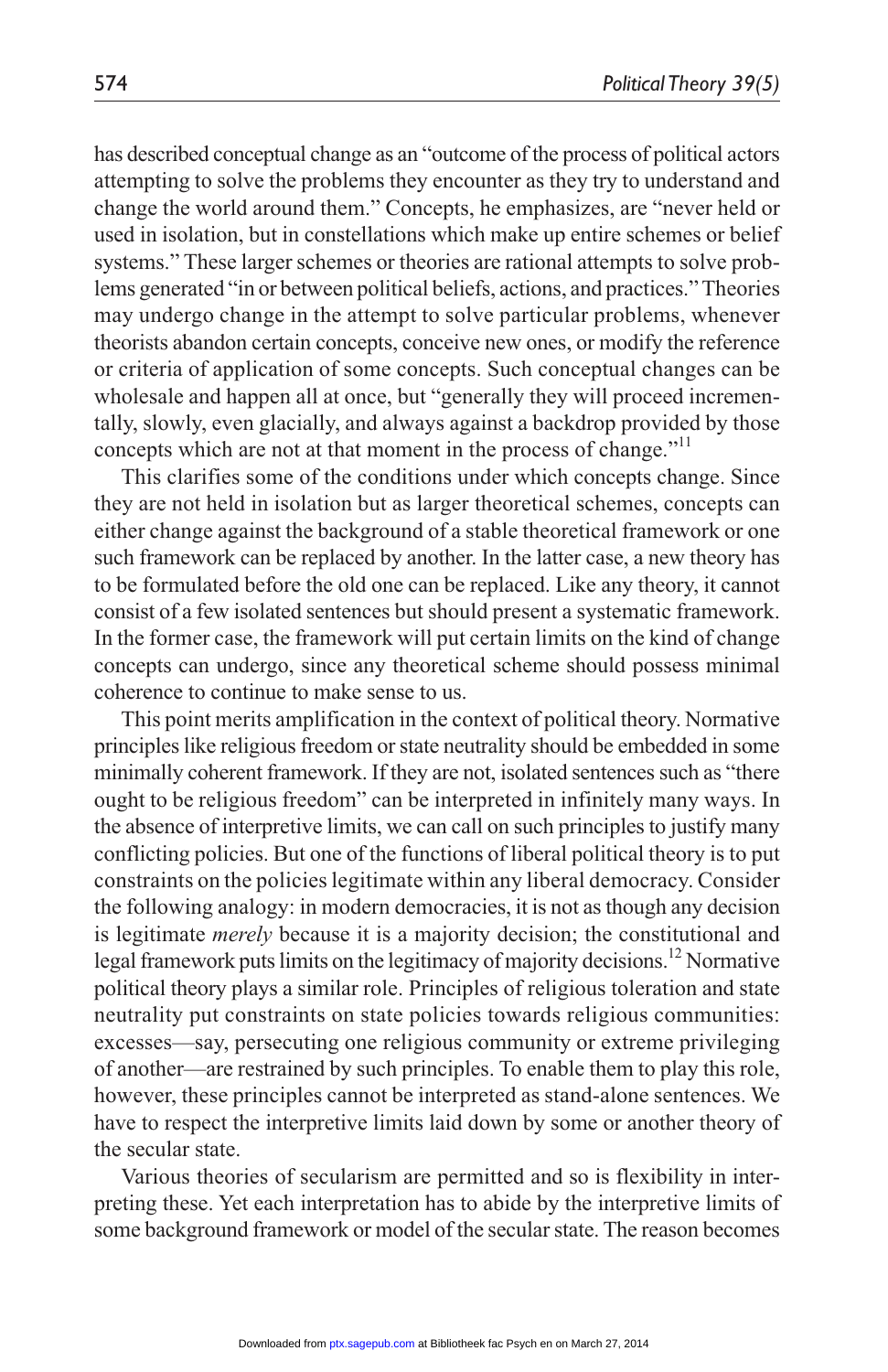clear when we consider the case of India. Here, the absence of interpretive limits has enabled Hindu nationalists to call on the principle of religious freedom to implement "anti-conversion" legislation that targets Christians and Muslims (illustratively called "Freedom of Religion Acts").<sup>13</sup> Similar circumstances would allow us to insist that "secularism" in Europe refers to a system where certain religious doctrines are imposed on all citizens, because this conceptual change helps solve the problem of, say, the integration of Muslim minorities. Not only would this conflict with other valid claims in liberal theories, it would also provide the tools to justify illiberal policies as instances of liberal secularism. This is perhaps the most important reason why political theories need to strive for consistency, even where some concepts change. If they do not, they can no longer limit the type of measures we can justify in their terms.

What kind of change has the concept of secularism undergone in India? Most authors note that "secularism" has acquired new meanings, related to "equal respect for all religions."14 They leave it unclear how this changed notion is connected to other concepts. Does this amount to a new connotation to be accommodated within liberal political theory? That does not appear to be the case: many argue that Indian secularism deviates from classical liberal principles. Is there then a new theory or *interpretation* of secularism in India? Certain conditions have to be fulfilled before we can speak of an "interpretation" here. What is interpreted? If it concerns only one term, then interpretation would amount to stipulating some definition for "secularism." This is equivalent to saying that a new interpretation of Darwin's evolutionary theory could materialize only by defining the word "evolution" differently. Any new "interpretation" of secularism cannot interpret only one term. It has to interpret a series of terms and sentences, and clarify the semantic and logical relations of an entire system of concepts.<sup>15</sup> Generally, a principle like "equal respect for all religions" makes sense only if it is part of a larger theory, which explains what equality of respect entails, what constitutes religion as the object of respect, and how these concepts are related to those of the state, the citizen, and equality.<sup>16</sup> But in the Indian debate, such questions go unanswered. It is as though the word "secularism" could stand in isolation and acquire new "meanings."

In a recent article, Bhargava defends "the distinctiveness of Indian secularism." In western secularism, he says, separation of state and religion means either mutual exclusion or neutrality, but Indian secularism unpacks the metaphor of separation differently, in terms of "a policy of principled distance." The state does not abstain from intervening in religious affairs, nor does it treat all religions symmetrically. Instead, principled distance entails that a state can intervene or not, depending on "the context, nature, or current state of relevant religions." In other words: "To say that a state keeps principled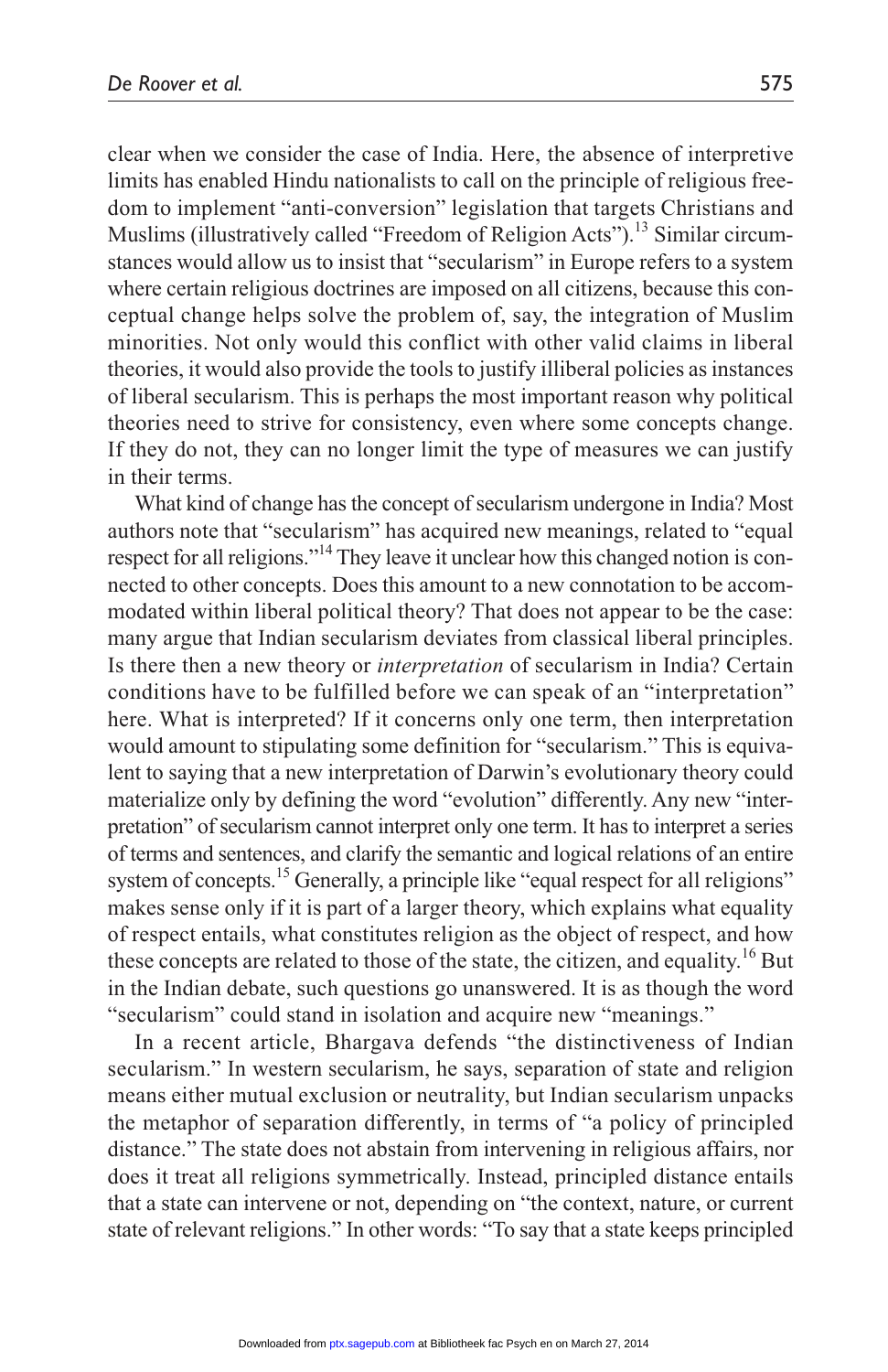distance from religion is to claim that it intervenes or refrains from interfering in religion, depending entirely upon whether or not some values are protected or advanced. Moreover, it is to admit that a state may interfere in one religion more than in others, depending once again on the historical and social condition of all relevant religions."<sup>17</sup>

First note that this policy of principled distance attributes extraordinary powers of observation and cognition to the state. The state should be able to know the context, nature, and condition of religions in such a way that it has good reasons to decide where and when to intervene in the affairs of these religions. The problem is that we do not currently possess any widely accepted intersubjective descriptions of the religions of India that clarify their nature or condition. The policy of "principled distance" requires such descriptions. Without them, state officials are free to take recourse to those descriptions that justify their intention to intervene in the affairs of some community.

Consider Bhargava's examples. Within the framework of principled distance, he says, when the state advances the value of social equality, then it will justifiably interfere more in "caste-ridden Hinduism" than in Christianity or Islam. When it aims to advance "a diversity driven religious liberty," then it may intervene more in the latter two religions.<sup>18</sup> Several theorists argue today that the dominant descriptions of "Hinduism" are western constructions and products of a generic Christian descriptive framework.<sup>19</sup> Similarly, the common understanding of "the caste system" is rejected as a colonial projection, and the connection between Hinduism and caste has been denied.<sup>20</sup> We do not have to endorse any position in these debates to recognize that they provide good reasons to distrust the standard descriptions of "caste-ridden Hinduism." The same is true for dominant descriptions of  $Islam.<sup>21</sup> As a consequence, such$ descriptions cannot help the Indian state to decide reasonably and impartially where to interfere in religious matters.

Depending as it does on subjective judgments about religions, "principled distance" brings back the partisanship into the state's relation to religious communities that secularism seeks to prevent. Bhargava asserts that the state must ensure that the relationship between itself and religions is guided by nonsectarian motives consistent with the constitutive values of secularism. $^{22}$  To guarantee this, however, we need something more than some values. It is impossible to ensure that the state's justifications are consistent with any set of values, unless *there are constraints on how these values can be interpreted*. In other words, we require a theory that puts interpretive limits on "secularism," "religious freedom," and other terms by relating these to each other in systematic fashion. Only then can we guarantee that justifications for state policies are consistent with secular values. Bhargava explicitly denies this kind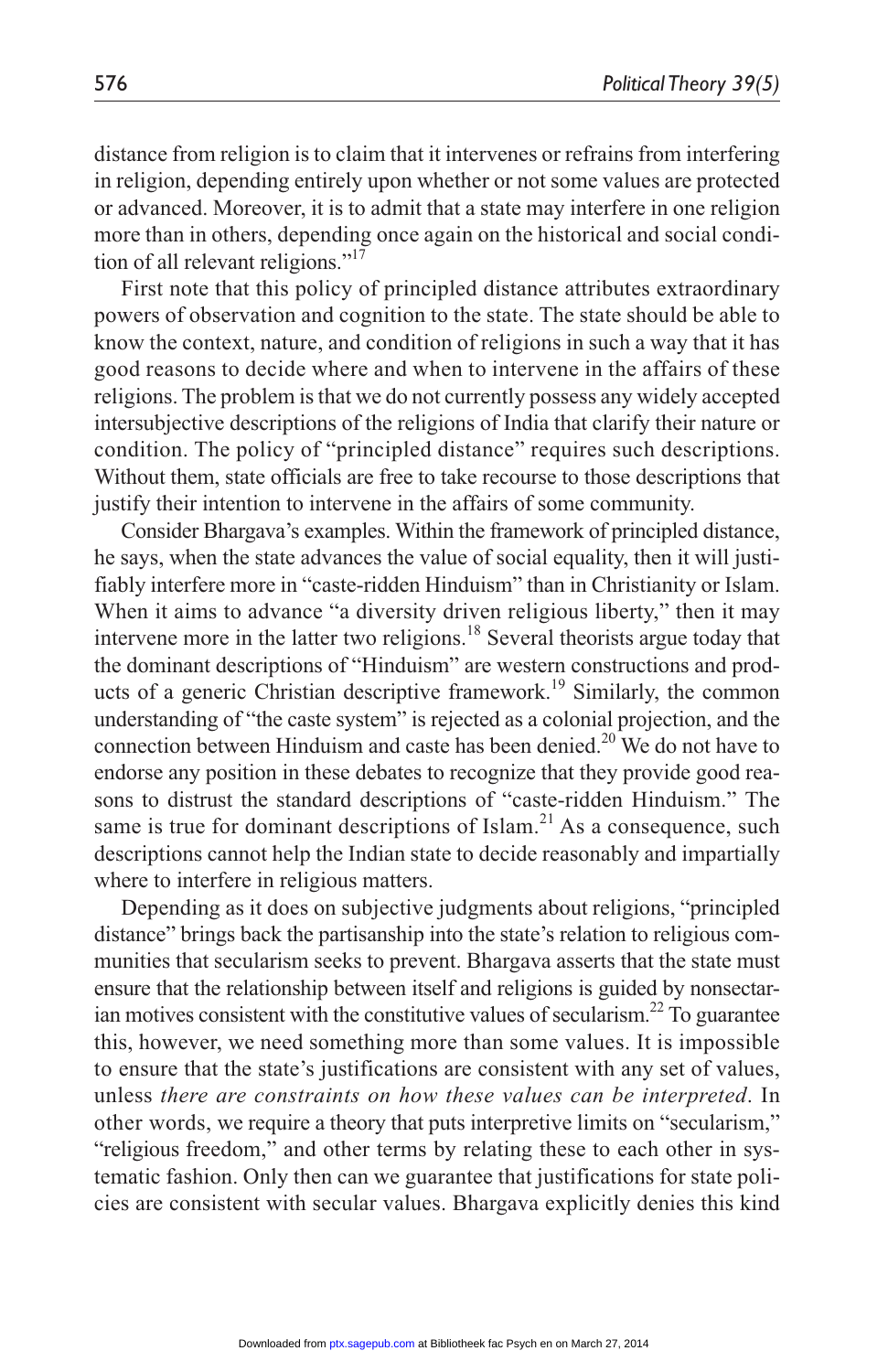of structure to Indian secularism. He views it as a "contextual secularism," which recognizes that it is "a multi-value doctrine," and that any situation demands compromises between its values. This cannot be done by taking recourse to some general principle, he says, but "can only be settled case by case and may require a fine balancing of competing claims."23 This is as good as saying that secularism in India does not have any general conceptual structure, but allows the state to decide on ad hoc basis which measures to adopt towards religious communities, as long as it is able to justify these in terms of some secular "values."

"Principled distance" is not an interpretation of secularism, but an ex–post facto justification of the behavior of the Indian state since 1947 by making ad hoc modifications to liberal political theory. This way of "interpreting" secularism offers the means to legitimize illiberal policies. As one author puts it, "since secularism remains a nebulous concept, the ruling party can pursue partisan ends and still claim to be upholding secularism."<sup>24</sup> Under these conditions, Hindu nationalists can suggest that "Hinduism is secularism in its noblest sense" and that a Hindu state would be a truly secular state.<sup>25</sup> Or, as another observer notes, Supreme Court judges can draw upon Rawlsian liberal arguments "to legitimate the core beliefs of the Hindu right on the most fundamental of all questions, the nature of Indian national identity.<sup> $26$ </sup> This happens when a concept like secularism is modified without paying heed to the conceptual framework of which it is part.

Attempts to show the distinctiveness of Indian secularism reveal its incoherence. Could the problem lie in the demand that thinking should be coherent and consistent? Are these criteria perhaps derived from western reasoning? Such suggestions ignore the debates that occurred in India over millennia. When Vaidikas, Buddhists, and Jains held disputes about the nature of human action, desire, or the self, they pointed to inconsistencies and incoherence in each other's arguments. The same happened in debates between *advaita* ("non-dualism") and *dvaita* ("dualism") schools of Vedanta. Indian thinkers rejected inconsistent reasoning and developed sophisticated systems of logic. Consistency and coherence are demands put on human reasoning in Indian culture as much as they are in the West. $27$  We should look elsewhere to account for these problems in the Indian secularism debate.

## *Liberalism, Secularization, and Conceptual Migration*

Today, the classical "secularization thesis" and its claim that religion gradually declines in modern societies have lost credibility. More and more authors argue that we need to understand the emergence of our modern secular age differently.<sup>28</sup> In the words of Charles Taylor, "subtraction stories," which suggest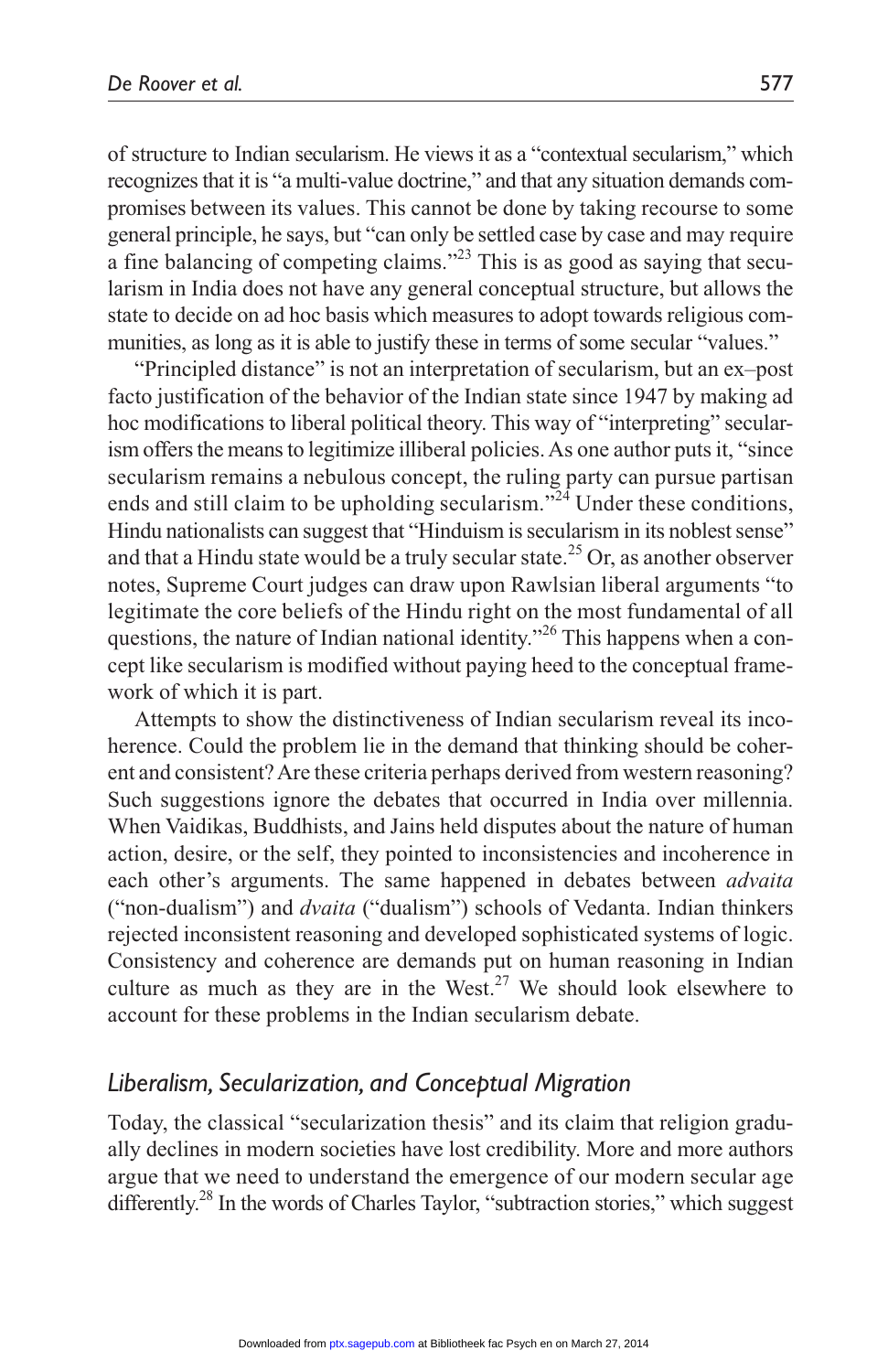that modern secularity is the residual kernel that remains after discarding the impact of religion on human nature, are inadequate.<sup>29</sup> Secularism as it developed in the West was shaped by the internal dynamics of western Christianity, like its long history of reform movements.<sup>30</sup>

Given this growing consensus, how should we now conceive of the general relation between modern western thought and its religious antecedents, or more specifically, between Christian political theology and liberal political theory? Is this relation merely one of origin and influence or is there a stronger connection? In other words, what has secularization meant in the realm of ideas, and what does this tell us about the status of modern political theory?<sup>31</sup>

To address these questions, we shall build on a hypothesis about secularization introduced by Balagangadhara in his *The Heathen in His Blindness* (1994). Modern western societies did not become free of the influence of religion, he suggests, but instead secularization is a part of the expansion of religion. As a religion, Christianity exhibits a double dynamic of universalization: proselytization and secularization. The former is how this religion expands directly, through the process of recruiting people into its fold, among other things. In doing so, it creates a community of believers. "Secularization," by contrast, also extends the dominance of this religion but in another form, through the creation of what looks like a non-religious secular world within the ambits of a religious world. In this sense, Christian religion universalizes itself through the two antipodal movements of proselytization and secularization.<sup>32</sup> If we confine "secularization" to the realm of ideas, our question becomes: Do religious ideas spread across society in a secular guise?

# *Topoi of Liberalism*

All cultures and societies have their own commonplaces. We would like to introduce the term "topos" to refer to a particular kind of commonplace idea, which plays an important role in the conceptual world of a society.<sup>33</sup> Not all commonplace ideas are topoi, even though each of them has the potential to become one. Whether or not a commonplace becomes a topos depends upon its ability to be elaborated in the form of a theory or hypothesis. Hence we can identify a commonplace as a topos only after some thinker develops it into a theory. Alternatively, a commonplace idea can become a topos in a different way: by playing the functional role of a heuristic that allows one to develop new theories or hypotheses. That is, topoi can give direction to the process of transforming other ideas into theories. An important characteristic of topoi is that they exhibit some sort of structure or coherence. They are not isolated commonplace ideas but consist of clusters of related ideas. This is not to say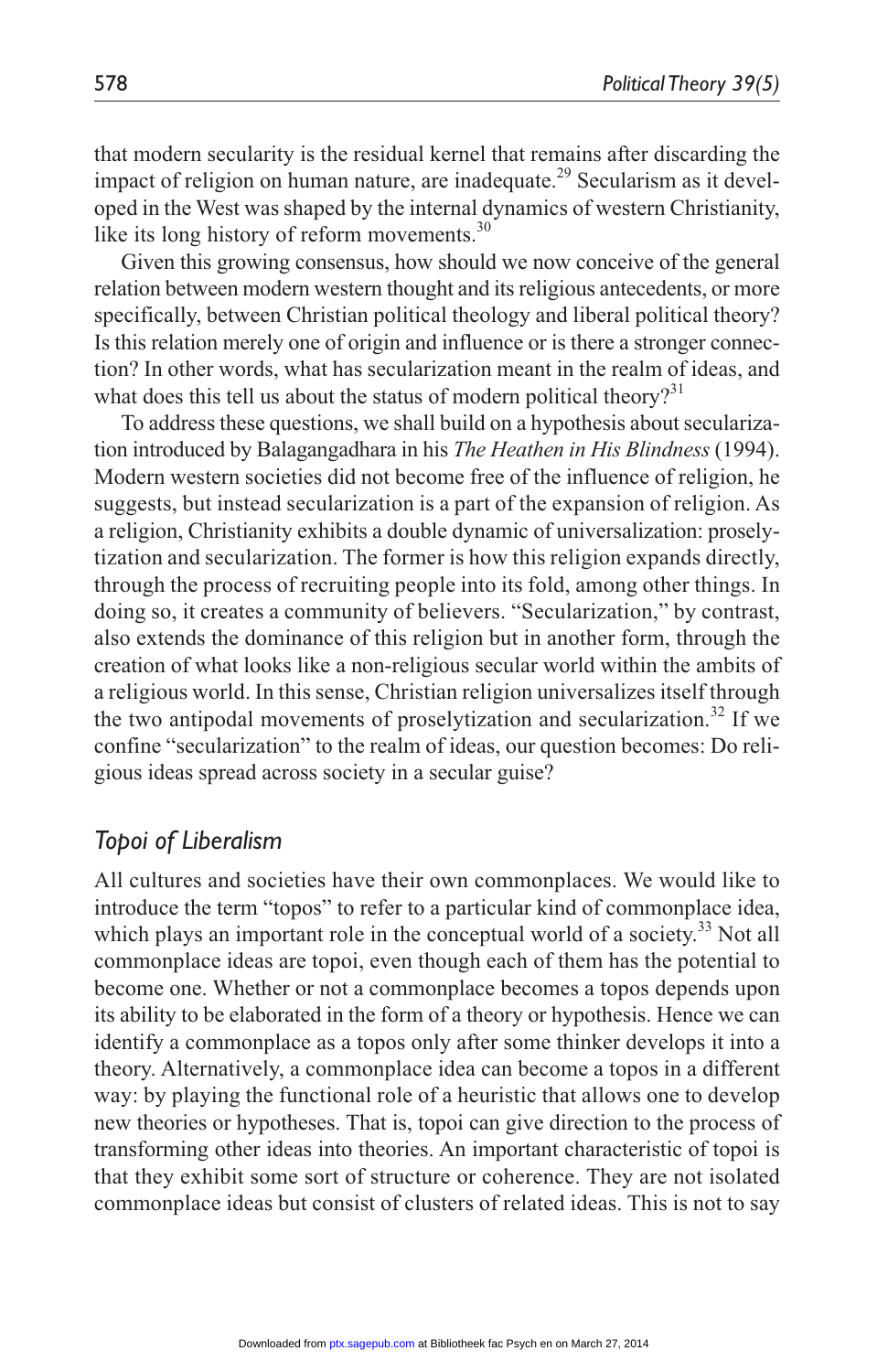that, taken together, all topoi form a coherent whole. The relationship between clusters of topoi could be one of relevance or irrelevance, compatibility or incompatibility.

We can now state our hypothesis about the secularization of religious ideas succinctly: some ideas developed in the theology of a religion are "secularized," that is, spread in an apparently secular or non-religious guise in society, in the form of topoi. Secularization in the realm of ideas, then, *is the process of transforming religious ideas into the topoi of a culture*.

This formulation may generate a thorny problem: after all, what makes some ideas into *religious* ideas? The problem disappears if we restate the thesis. *In the realm of ideas*, Christian religion universalizes itself through a twin process of proselytization and secularization. Proselytization consists of articulating some ideas within the framework of a particular theology: embedding and elaborating ideas in the contexts of a theology. Secularization takes the form of transforming these ideas into topoi and untying ideas from their theological embedding and contexts. In the movement of proselytization, the particular ideas of a theology crystallize and spread; in that of secularization, these ideas lose some of their theological embedding and particularity, accordingly as they are transformed into the topoi of a society.

Let us illustrate this hypothesis historically. From the start, attempts were made in western Christendom to spread theological ideas among the populace. This happened through sermons and *florilegia*: a kind of handbooks for producing sermons, consisting of quotations from the Bible, the church fathers, respected theologians, and pagan philosophers, indexed and classified in terms of topics relevant to the life of the believer. This classification followed fixed levels of theological authority. Scripture came first, then certain church fathers and later theologians. Passages from classical philosophy could serve only as illustrations of truths already established. Out of this tradition grew a new genre of texts and mode of learning: that of the *commonplace books*. These Latin books emerged during the Renaissance and were associated with the educational programme of humanism. They dominated European education throughout the sixteenth and seventeenth centuries. Students and scholars kept notebooks divided into headings and sub-headings under which exemplary quotations from various sources were brought together and fitted into the broad conceptual framework of Christianity. Thus, theological ideas were transmitted in society as commonplaces about human existence and its relation to God.<sup>34</sup>

Commonplace books were particularly popular in the Protestant world, where they played a significant role in shaping early modern political thought.<sup>35</sup> Here, the formation of the liberal secular state comes into the picture. When Protestant intellectuals discussed the question of religious toleration, they did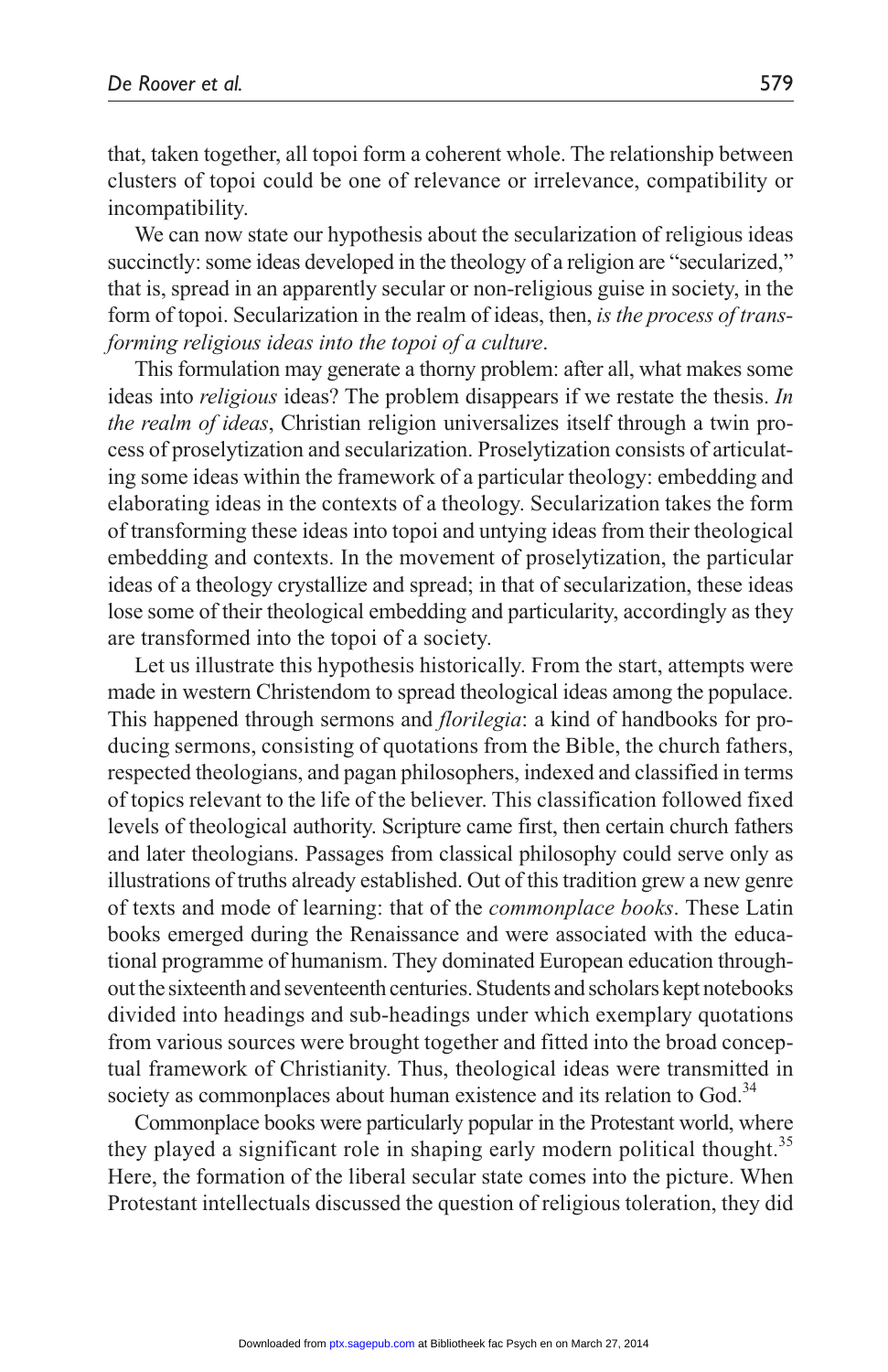so in a conceptual language that was clearly theological, namely, that of the theology of Christian liberty.<sup>36</sup> This is not to say that the toleration discourse reproduced Luther's or Calvin's theology. Rather, several claims from these theologies had become commonplaces: the claim that human existence was divided into two spheres—the spiritual "kingdom" of the soul and the political "kingdom" of temporal physical existence; that the flesh is sinful and needs to be restrained by coercive political powers; the belief that God alone could rule over and judge our souls in the spiritual kingdom; the freedom of the conscience; the principle that fallible human beings should not bind others to their own understanding in religious matters etc.<sup>37</sup>

In the next step, political thinkers elaborated these commonplaces into theories of toleration. In the process of solving the problem of confessional co-existence, they developed certain theological commonplaces into political theories and transformed them into topoi. In his writings on toleration, for instance, John Locke calls upon the theological ideas of Christian liberty and the two kingdoms to transform these into a theory about two basic spheres of human existence: that of civil interests and that of religion or the pursuit of salvation. His argument for the separation of politics and religion secularizes the separation of the two kingdoms in Protestant theology.<sup>38</sup> The magistrate can rule only over the sphere of civil interests, since human beings have entered into "the commonwealth" merely to protect these. Locke relates this central claim to a series of other topoi, with which the topos of the two kingdoms form a cluster. The success of the resulting theory of toleration lies in its capacity to relate several topoi to each other systematically and consistently, and thus present these as reasonable ideas.

Early modern theories of toleration did not consist only of secularized theological ideas. To relate topoi to each other or give additional justifications, thinkers could add non-religious arguments or ideas from classical philosophy, not obviously related to Christian political theology. They could argue that granting freedom to all religions has a positive impact on economic welfare. While such "secular" content of liberal theories increased over the next centuries, the clusters of topoi continued to constitute their conceptual core, around which the rest was built. For example, John Stuart Mill's attempt to demarcate the sphere of individual liberty from that of political coercion in terms of the so-called harm principle is another articulation of the topoi of the two kingdoms.<sup>39</sup> Conceptual change occurred through the re-articulation of these topoi in different terms and their development into various liberal theories. Like all topoi, they had a variety of potential interpretations and could be connected to each other in various creative ways.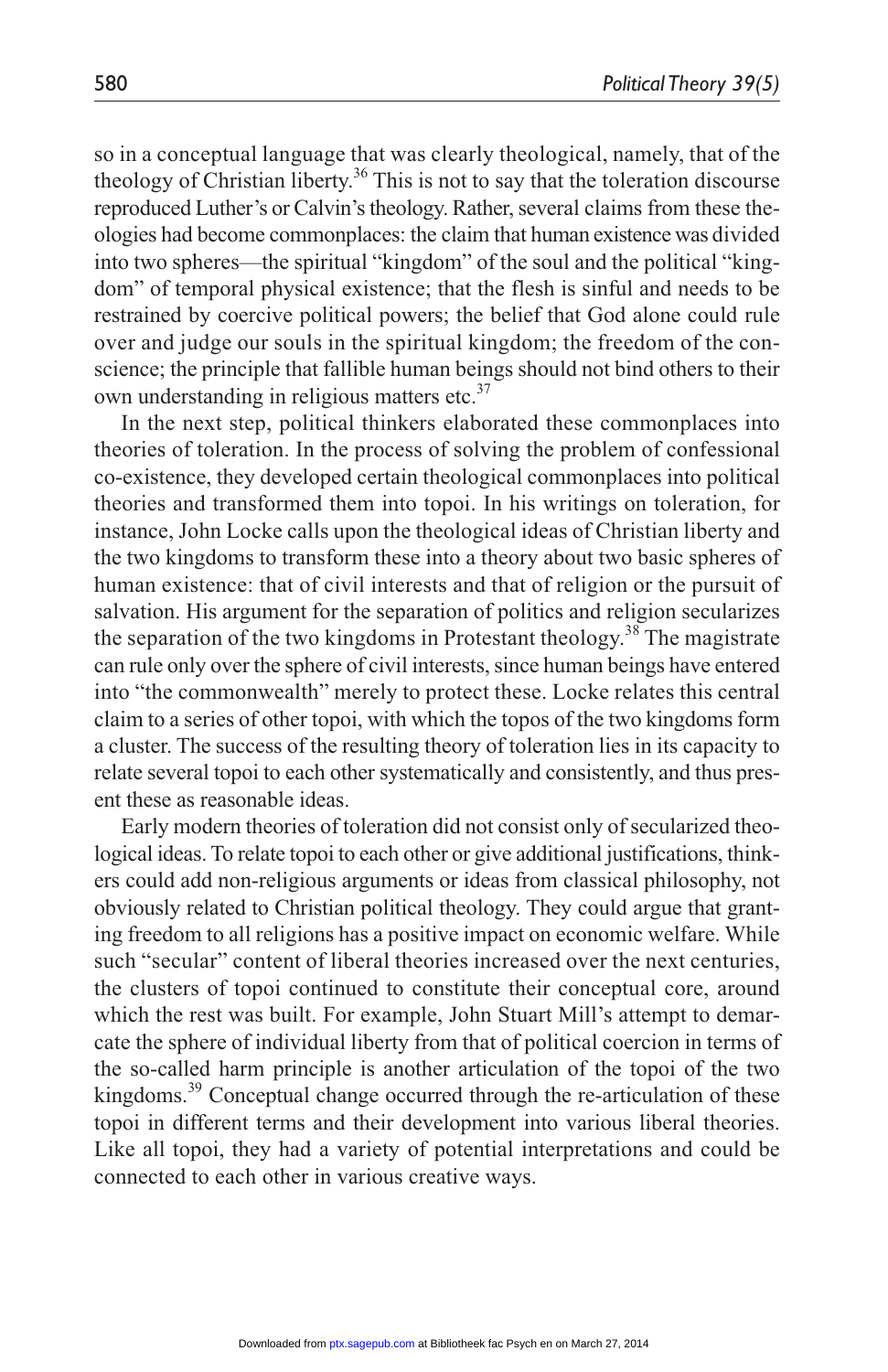Nevertheless, we can predict the limits within which such theories developed, because these were set by the original theological ideas. Topoi are *clusters* of theological ideas that have been secularized. This implies not only that they are elaborated into new theories but also that they lose some of their theological content and embedding in the process. The original theological schemes become topoi that can be articulated in various ways, yet their outer limits or generic structures continue to constrain the range of potential interpretations. Thus, theory formation remains within certain conceptual limits set by the original theological clusters.

This has another consequence. If some theological idea becomes a topos, we can only lend intelligibility to the resulting theory because of the presence of other topoi and theological ideas surrounding it. To give a simple example, we cannot speak of the universal right to freedom of conscience, without also assuming that it is in the nature of human beings to have a conscience that plays a particular role in moral reasoning.40 This *intelligibility condition* is crucial for the acceptance of topoi and the theories constituted by them. Their basic intelligibility depends on the surrounding constellations of ideas. The accessibility and acceptance of any such theory, and *especially its further development*, are contingent upon this requirement: other commonplace ideas in the surrounding culture should sustain the further interpretation and elaboration of the topoi.

Importantly, in the cultural setting where they were commonplace ideas, liberal topoi made sense because the conceptual resources required for interpreting them were available. In the early modern toleration debates, people knew broadly speaking what "religion" referred to, why it deserved a special status and freedom, and needed to be separated from "politics," or what it meant to say that "conscience" ought not to be oppressed. These notions were linked to an implicit background system of concepts. Naturally, there were many different positions and discontinuities in such debates. But conflicts between different theories and normative positions made sense to the participants, precisely because they occurred against this type of implicit background of commonplaces. These conceptual resources helped in the creative (re)interpretation of theological ideas such that multiple articulations of the clusters of topoi became possible.

## *Cultural Migration of Ideas*

What happens when such topoi migrate to another culture? All cultures in the world have evolved in interaction with other groups and cultures. Especially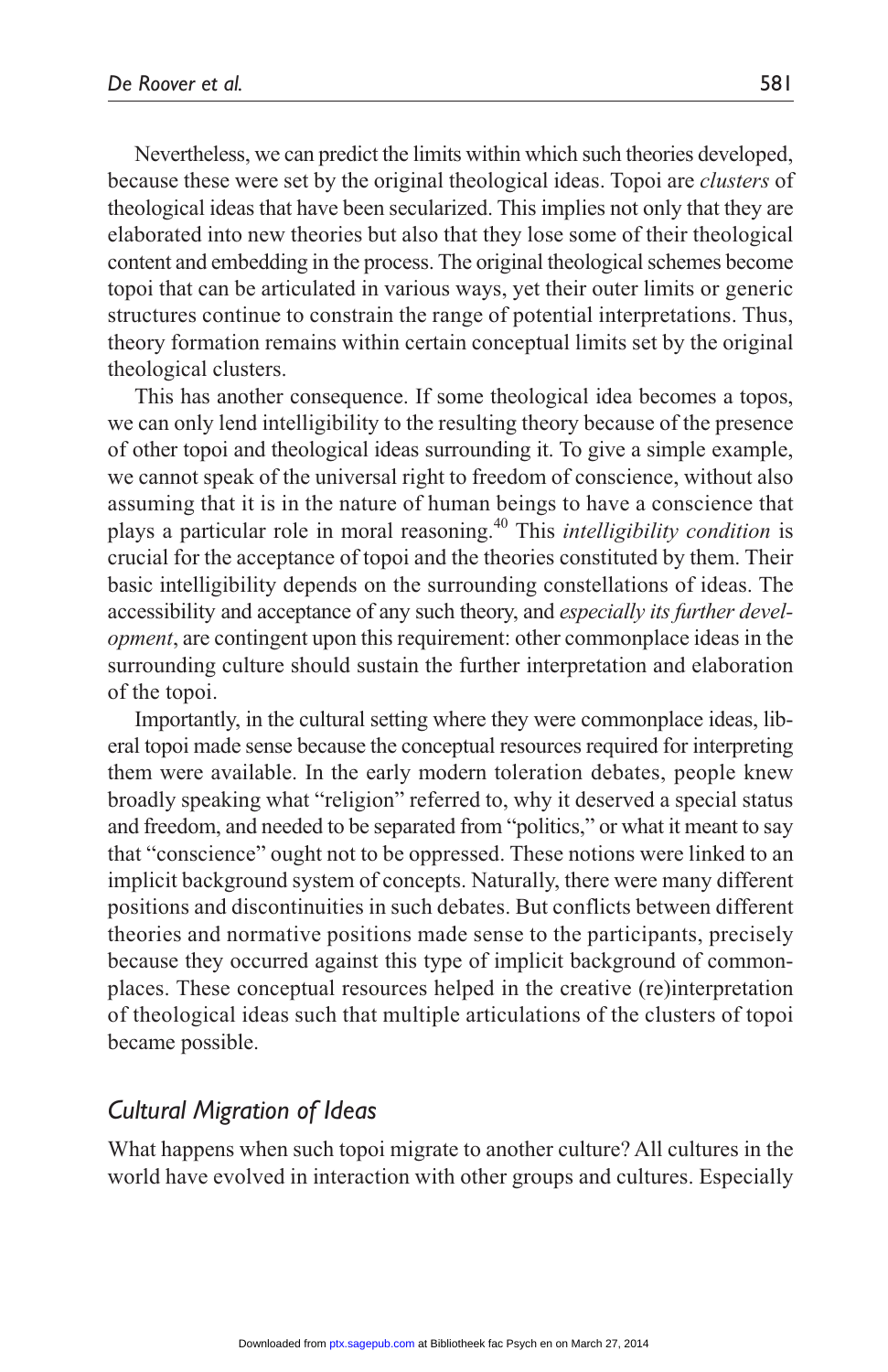after western colonialism, it is nonsensical to speak about, say, a pure Indian culture, as though we are able to discover what it looked like in its *Ur*- form before it encountered the West. Even though it remains possible to distinguish cultures from each other, we are not making some absolute distinction between them.41 *Relative* to each other, we can speak about *cultural differences* between cultures, even where we lack complete knowledge of the cultures in question.

One of the interesting aspects of cultural contacts is the migration of ideas from one culture to another. Ideas have migrated in multiple ways and forms. It would be foolish to argue that all such conceptual migrations are problematic. After all, some of the cognitive success of the natural sciences relies on their ability to do so. We could suggest that science emancipated itself from religious dogma in modern Europe, but such claims ignore the growing body of work showing that the scientific revolution was influenced by deep-seated religious ideas.<sup>42</sup> Consider one powerful cluster of ideas that played an extraordinary role in the development of scientific thinking. For centuries, researchers held the idea that they were searching for "the laws of Nature," hidden behind the surface phenomena and functioning as their regulator. They also spoke of nature as a book requiring deciphering. For even longer, Christians believed that natural phenomena expressed the underlying order of God's will and that—besides the book of revelation—that of nature also exhibited God's purposes. It does not require a great deal of imagination to see that the first sentences are translations of the second set. In terms of our terminology, the first cluster of ideas secularizes the second, which is clearly theological. The ideas that "laws" function as the hidden regulators of natural phenomena and that nature is a book are topoi propelling the formulation of multiple scientific theories.

Does this mean that such scientific theories are secularizations of Christian theology because of their origin in religious ideas? Any positive answer commits the genetic fallacy. Even where theological ideas played the role of heuristic devices in the development of scientific theories, the resulting theories are *not* secularizations of these ideas, because it is possible to state these theories independently of any theological presuppositions. That is to say, such scientific theories contain *their own conditions of intelligibility*.

To understand Einstein's theories in physics, we do not have to endorse his belief that God does not play dice. Knowledge of physics and mathematics is all we need. We can state the axioms and definitions of his theories completely in a non-theological language (as Einstein did). Similar considerations apply to Galileo's famous dictum that the grand book of the universe "is written in the language of Mathematics."<sup>43</sup> While this topos played the role of a heuristic, the conditions of intelligibility of Galileo's theory do not require such religious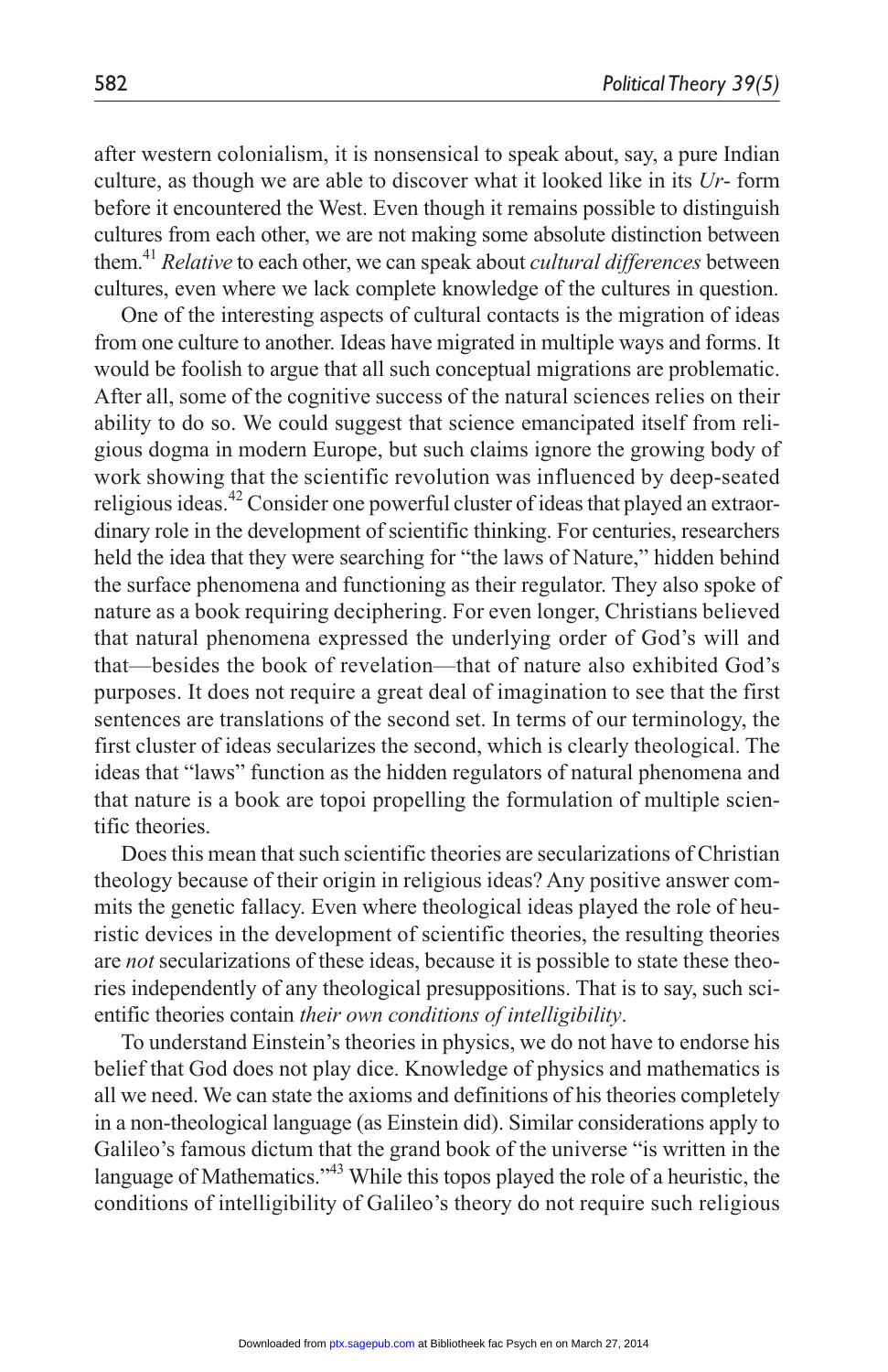ideas. Given the necessary education, any person of average intelligence can understand these theories, precisely because they are stated in such a way that all axioms become independent of their source of inspiration. When scientific theories migrate across cultures and languages, they are interpreted and understood on their own terms, for they carry their conditions of intelligibility with them.

Is there a migration of topoi across cultures as well? To appreciate the significance of this question, let us focus exclusively on the migration of commonplace political ideas: "Humans are born free," "liberty of conscience," and similar concepts. Some of these have played central roles in society: for instance, the French and American Revolutions were inspired by such "simple" ideas. Even though similar notions had been part of Christian thought for centuries, they played a revolutionary role only in some historical constellations. Consequently, any explanation of such events will have to be historically nuanced. We focus on one of these nuances: for these ideas to have the cogency they had and continue to have, they need to be surrounded by other ideas that support them and make them appear intelligible, plausible, and significant. Or, in terms of our argument, these commonplace ideas become powerful only where they are articulated as topoi.

When topoi migrate across cultures, they do not do so as scientific theories do, since they do *not* carry their intelligibility conditions with them. As said, to understand them "properly" or creatively, other clusters of commonplace ideas have to be present in society. These conditions of intelligibility also contain the limits of permissible interpretations. If one goes beyond these limits in interpreting and articulating the topoi, then they begin to lose their basic clarity and heuristic productivity. The permissibility here is both conceptual and linguistic: conceptual in the sense that these topoi are productive heuristics of research insofar as they are interpreted within definite limits, and linguistic because interpretations that stretch beyond these limits threaten to transform these ideas into linguistic nonsense.

In the process of cultural migration, the topoi of one culture are used to interpret and "elaborate" the topoi of another culture. When this happens, the productivity and heuristic capacity of the interpreted topoi are often lost and their coherence disappears. Then we speak of the occurrence of a *conceptual distortion* of these topoi: *when a topos of one culture is interpreted using the topoi of another, the first topos is conceptually distorted*. This distortion occurs because the clusters of ideas related to the distorted topos are missing. The background of shared conceptual resources, necessary to interpret and elaborate the topos in question, is no longer available. There is no commonplace background that puts limits on the interpretations of terms, and that allows one to make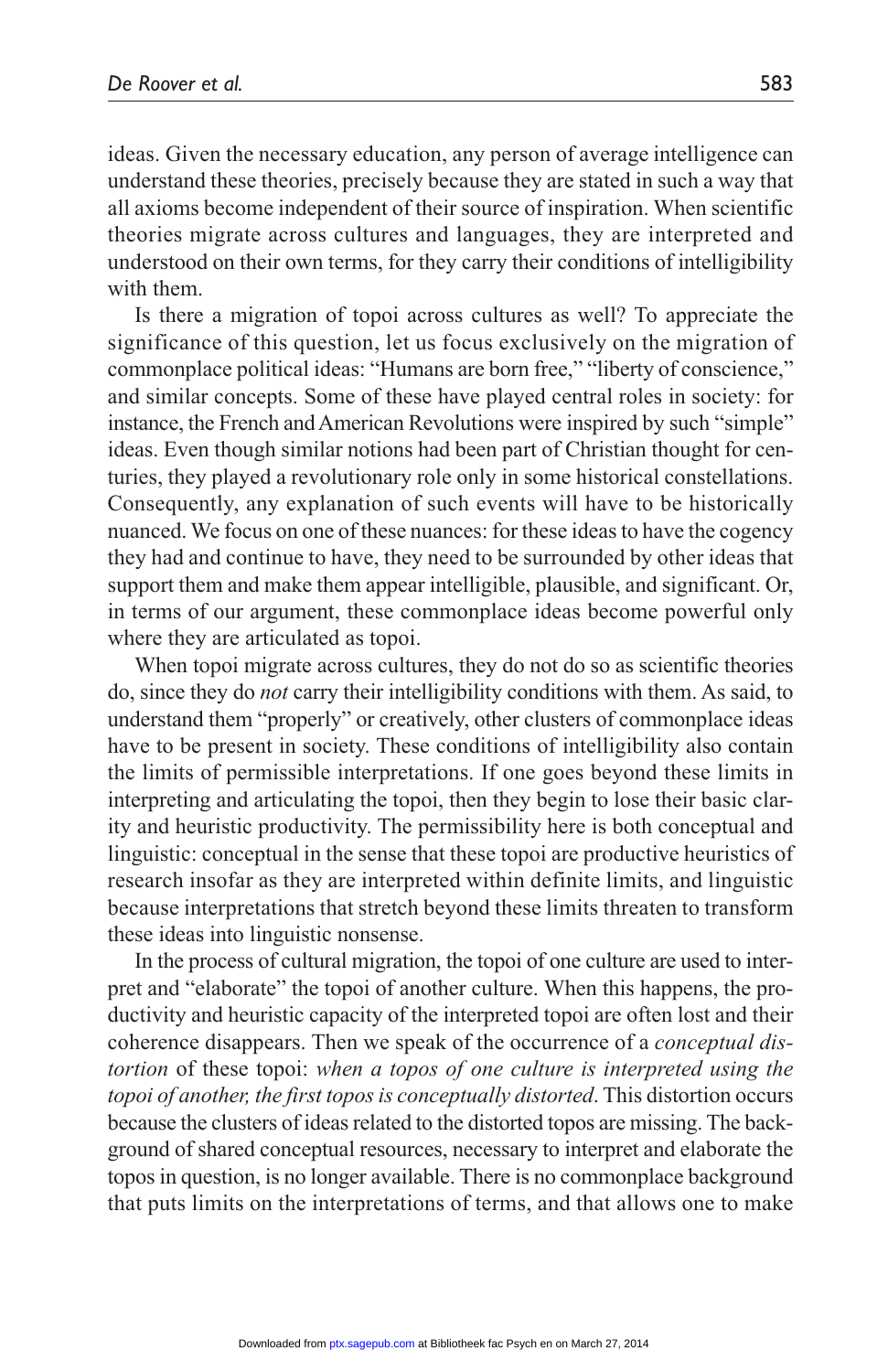sense of conflicting positions. Because the topos gets interpreted in a distorted fashion, its heuristic ability is also lost.

# **Distortions of Secularism**

Let us test the adequacy of the above hypothesis by turning back to the Indian secularism debate. From the beginning, liberal principles were central to this debate. English-language notions of "religion," "religious freedom," and "toleration" had entered India during the colonial period.<sup>44</sup> As English became the lingua franca of the post-Independence intelligentsia, this conceptual language remained central to public debate. So when Indian thinkers discuss secularism, they inevitably draw on concepts originating from western political thought.<sup>45</sup>

The best way to assess the value of our hypothesis is to state some of its predictions about such debates. First, problems of understanding and interpretation should come into being in the Indian secularism debate, because liberal topoi are detached from their conditions of intelligibility. Second, in the interpretation of these topoi, conceptual distortions will occur accordingly as they are interpreted in terms of Indian commonplace ideas. The meaning of terms should change, and they will be related to each other in unexpected ways. Third, because of these problems, liberal topoi shall lose their heuristic productivity. They will prove inadequate to conceptualize the relevant problems of Indian society and fail to generate new theories to solve these problems. Fourth, if liberal principles have been interpreted in terms of topoi of Indian culture, then there should be systematicity to the resulting conceptual distortion. Generations of intellectuals, independent of each other, should exhibit *a remarkable consistency* in the way they interpret some specific topos from the West. Are these predictions true?

### *The Constituent Assembly Debates*

In the 1940s, the Constituent Assembly held decisive discussions on the question of secularism in India, setting the agenda for future debates.<sup>46</sup> Since most Assembly members agreed that India should become a secular democracy, they reproduced standard formulations of religious freedom and the secular state. $^{47}$  Yet the trouble in interpreting these formulations surfaced whenever there was disagreement about their implications. The most striking instance was the question whether the secular state requires a uniform civil code.<sup>48</sup>

This discussion started when Mohamed Ismail, a Muslim representative, proposed to add the following proviso to Article 35, which said that the state would secure for its citizens a uniform civil code throughout the territory of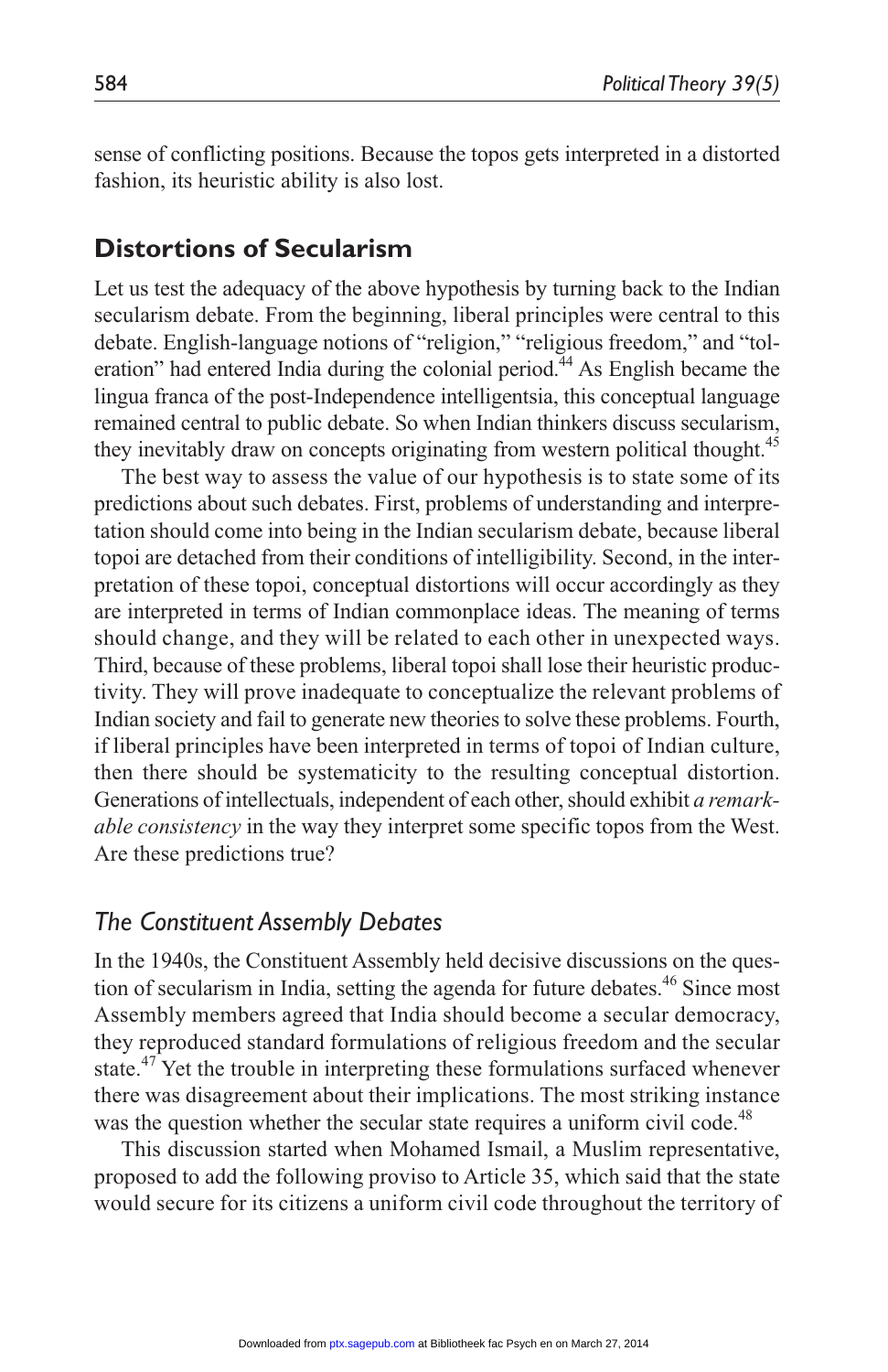India: "Provided that any group, section or community of people shall not be obliged to give up its own personal law in case it has such a law." Ismail defended his proviso:

Now the right to follow personal law is part of the way of life of those people who are following such laws; it is part of their religion and part of their culture. If anything is done affecting the personal laws, it will be tantamount to interference with the way of life of those people who have been observing these laws for generations and ages. This secular State which we are trying to create should not do anything to interfere with the way of life and religion of the people.<sup>49</sup>

Several Muslim representatives agreed that the secular state cannot touch personal laws because it ought not to interfere in matters of religion.

When others rejected this proviso as a direct negation of Article 35, the dispute turned to the correct interpretation of "the secular state." Another representative insisted that Indians seemed to have "very strange ideas" about the secular state: "People seem to think that under a secular State, there must be a common law observed by its citizens in all matters, including matters of their daily life, their language, their culture, their personal laws." This is incorrect, he added, because, in a secular state, "citizens belonging to different communities must have the freedom to practice their own religion, observe their own life and their personal laws should be applied to them."50 At the time when this debate occurred, the idea that the same set of laws and rights should apply to all citizens, irrespective of religious affiliation, was not a "very strange idea" but a central principle of the liberal secular state. If the state ought not to interfere with the ways of life of people, then legal uniformity would become impossible.<sup>51</sup>

Indeed, such reasoning led Muslim representatives to rejecting the attempt "to have uniformity of law to be imposed upon the whole people" concerning civil matters as "a tyrannous provision which ought not to be tolerated." In response, the lawyer K. M. Munshi remarked that democracies in the West had uniformity of law and they were hardly tyrannies. Munshi also denied that personal law was part of religion. The dispute now took the form of disagreement about the scope of the term "religion," where Munshi argued that "religion" should be restricted to spheres that legitimately appertain to it and the rest of life must be regulated.52 The state was welcome to interfere in the *secular* affairs of any religion. But, as Ismail retorted, each community also disagreed on what was religious and secular: "It is a question of difference of opinion as to what a religion should do or should not. People differ and people holding different views on this matter must tolerate the other view."53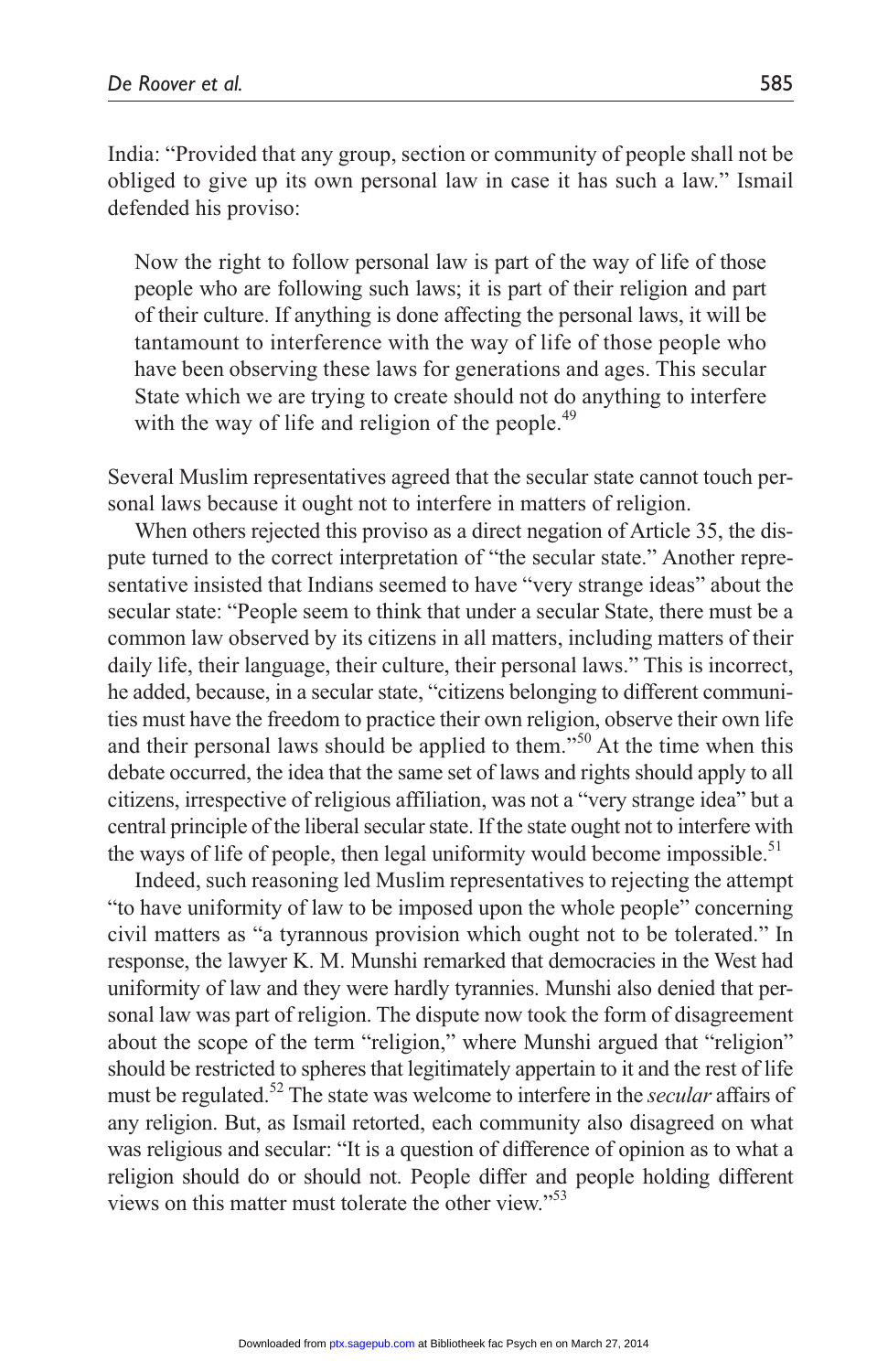What happened here? In terms of our hypothesis, the claim that "the state ought not to interfere in religious matters" is one of the topoi of liberalism. When it migrates to the cultural setting of India, we perceive typical problems of conceptual migration. To make sense of this claim, one requires a minimal set of conceptual resources: some basic circumscription of what religion is and of the conditions under which the state can interfere. Instead, Muslim representatives treated this principle as an isolated sentence and made use of a commonplace from Islamic theology to interpret it—the belief that the Shar'iah has been ordained by Allah, and not by human agency, and that humans should never modify it.<sup>54</sup> Since religion covered all of God's revelation, they suggested, a secular state cannot interfere in Muslim personal law.

Confronted by this interpretation, secularists in the Assembly failed to draw upon any conception of religion clarifying which properties make something religious or secular. They had to take recourse to other commonplaces to interpret the same topos. Thus, the chief architect of the Constitution and advocate of social reform, B. R. Ambedkar, borrowed the cliché from European orientalists that religion in India covers all aspects of life from birth to death: "There is nothing which is not religion and if personal law is to be saved, I am sure about it that in social matters we will come to a standstill." He offered an alternative to seeing everything as religion: "There is nothing extraordinary in saying that we ought to strive hereafter to limit the definition of religion in such a manner that we shall not extend beyond beliefs and such rituals as may be connected with ceremonials which are essentially religious."<sup>55</sup> Ambedkar's proposal generated a vicious circle, since his definition of "religion" included the term to be defined. Without consensus on what religion was, there would also be disagreement on what was *essentially* religious.

Similar problems came into being, when the Assembly discussed what made a state "secular." One representative added the following explanation to the Constitution: "No person shall have any visible sign or mark or name, and no person shall wear any dress whereby his religion may be recognised." In the civilized West, he argued, one cannot recognize a man's religion by his name or dress; in India, the opposite was true. If India was to be a secular state, it should enact a law that did away with this diversity: "We should not, being a secular State, be recognised by our dress."56 Under this interpretation, creating a secular state implied eradicating all visible religious and ethnic differences from society. We could rationalize this as an expression of the nation-building project and the need to rid India of "ascriptive identities." Yet this connection between secularism and national unity cannot render the proposal sensible that the secular state should impose general uniformity of dress or name giving.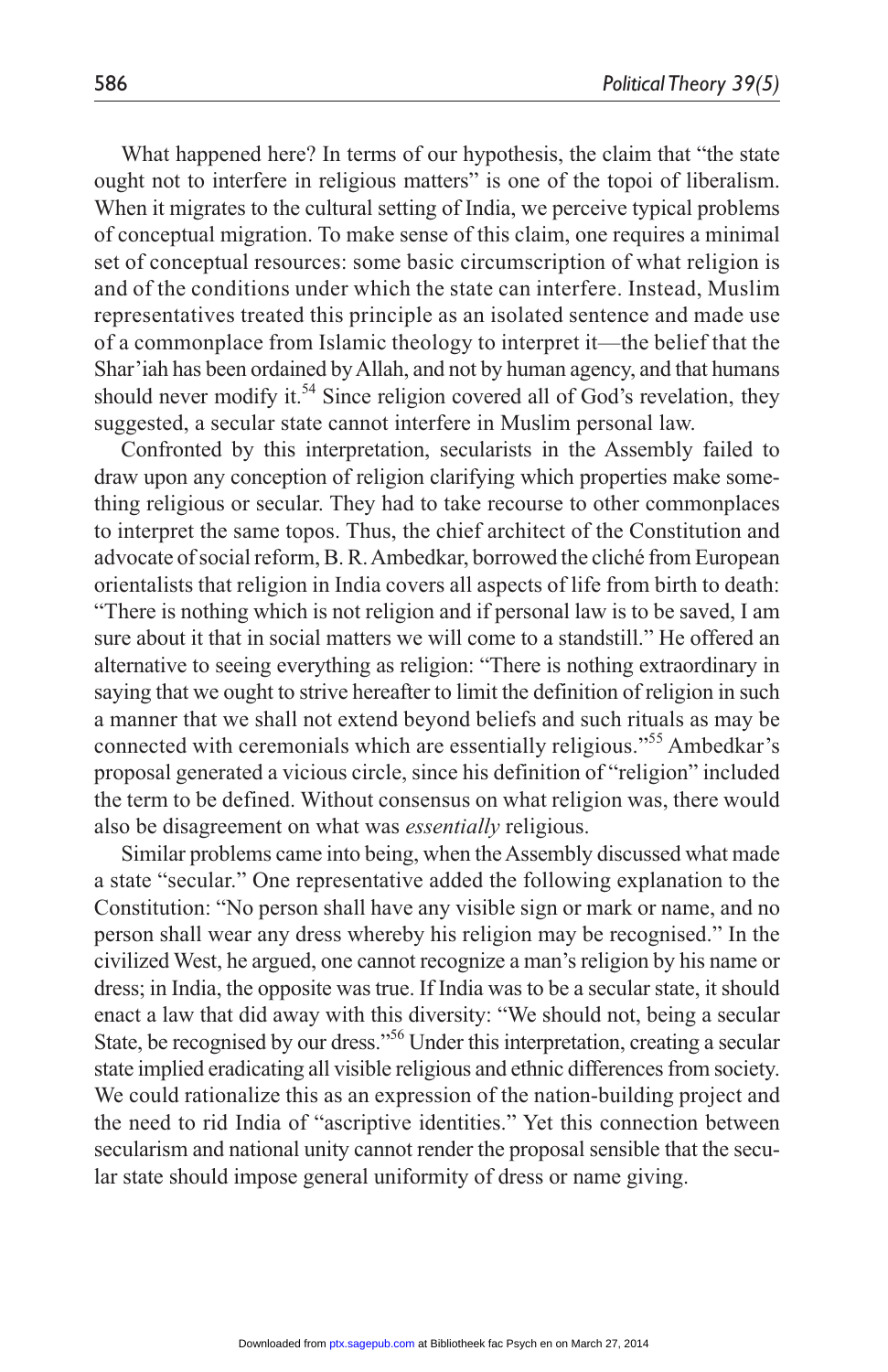Even where one appealed to classical liberal notions, these were subjected to peculiar distortion. One representative argued that the separation of church and state was necessary because western history had shown that their union brought about bloodshed. Given its diversity, India should follow the logic of the secular nation-state: "If a State identifies itself with any particular religion, there will be rift within the State. After all, the State represents all the people, who live within its territories, and, therefore, it cannot afford to identify itself with the religion of any particular section of the population."<sup>57</sup> In the next step, the secular state became less recognizable. The real meaning of the word "religion," this representative pointed out, is dharma or "the true values of religion or of the spirit." All states need religion to get out of their malaise. Therefore, *the secular state was one that united politics and religion*: "When I say, Sir, that the State shall not establish or endow or patronise any particular religion, I mean the formal religions of the World; I do not mean religion in the widest and in the deepest sense."58 In this way, the secular state became a state that should be both separated from *and* unified with religion.

Conceptual distortions emerged because liberal topoi were cut loose from their conditions of intelligibility and interpreted by means of other topoi present in Indian society. Without going into the difficult task of specifying these Indian topoi, it is clear that the equation of "religion" with *dharma* brought this representative to a distinction between formal religion and *dharma*, where the latter ought to be united with politics. The problem is that terms like "religion" and *dharma* are not semantically equivalent. Many scholars have noted the difficulty of translating *dharma*: some suggest "law"; others "ritual action based on transcendentally authoritative texts"; yet others say *dharma* can mean "order," "role," "duty," or "ethics."<sup>59</sup> Few scholars would translate it as "religion" today. By translating "religion" as *dharma*—either explicitly or implicitly – several problems are generated: the word "religion" has a totally different reference for Indians who map its use onto the use of *dharma* in Indian languages; the meaning and reference of "religion" become unclear; equivocation is unavoidable. Yet this type of "translation" was not exceptional. Mahatma Gandhi often made similar statements that politics and religion should be united, rather than separated, and added that he meant "universal religion" as opposed to specific religions.<sup>60</sup> In such instances, liberal claims about politics and religion were transformed and distorted in terms of topoi about *dharma*.

In brief, the Constituent Assembly Debates exemplified the problem of the migration of topoi. The relevant principles of the liberal secular state had been detached from the connected clusters of ideas necessary to interpret and elaborate them. Therefore, different parties could interpret these principles as they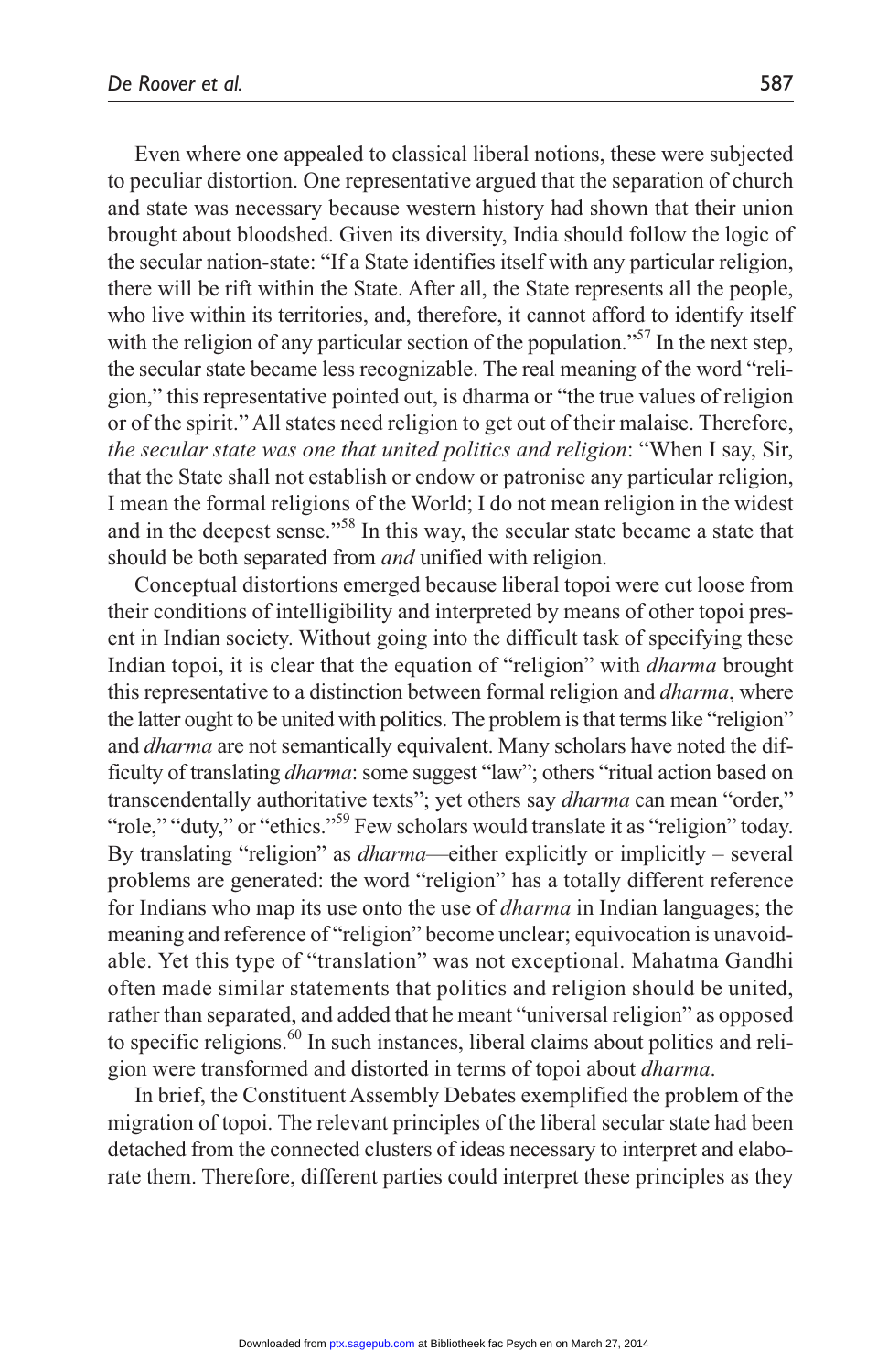saw fit. Muslim representatives interpreted them in terms of commonplaces from Islamic theology. Secularists entered into tricky discussions about the correct definition of "religion" and "the secular." At one point, Jawaharlal Nehru— India's first prime minister and arch-secularist—grew so exasperated by the discussions on "the secular state" that he begged "the gentlemen" who use "this word often to consult some dictionary before they use it."<sup>61</sup>

Even though we have selected relevant passages, the same problems recurred in legal and political debates in India over the next decades. To interpret laws related to religion, judges took upon themselves the task of deciding what religion is, what is secular and essentially religious about certain practices, and whether or not Hinduism is a religion. As scholars have noted, the criteria and definitions used to settle these issues are fatally flawed.<sup>62</sup> This is to be expected: the notions of religion and the secular deployed in liberal political theory had originally been embedded in a surrounding system of conceptual resources. Clusters of secularized theological ideas, now commonplace in European societies and their natural language use, allowed people to make sense of these terms and principles. Detached from these conditions of intelligibility, ideas of the secular state were subject to conceptual distortion in India because they were interpreted in terms of the topoi of another culture.

### *Creative Distortions?*

It should be clear that we are not arguing that liberal concepts moved from a coherent and consistent state in the West to incoherence and inconsistency in India. Rather, the migration of liberal topoi to India reveals their connection to a specific cultural background of related clusters of ideas. Today, many of the theological ideas that support liberal principles are no longer present *explicitly* in western public debate. At the very least, they are not shared by all groups in the increasingly multicultural western societies. Consequently, the kind of confusion seen in the Indian secularism debate also surfaces in western debates on secularism and religious freedom.<sup>63</sup>

Even though our hypothesis postulates a connection between liberal principles and a cultural conceptual reservoir, we do not wish to argue that certain ideas *belong to* western culture. Contributions to human thought that help improve the lives of human beings belong to humanity. Political theories emerge as solutions to the practical problems that people face in living together. Whatever conceptual resources are used, these will express the problems that people face and the structure of their solutions. In this sense, the western experience is of great significance to people elsewhere. That is why theories originating in the West migrate across cultures. It is also the case that there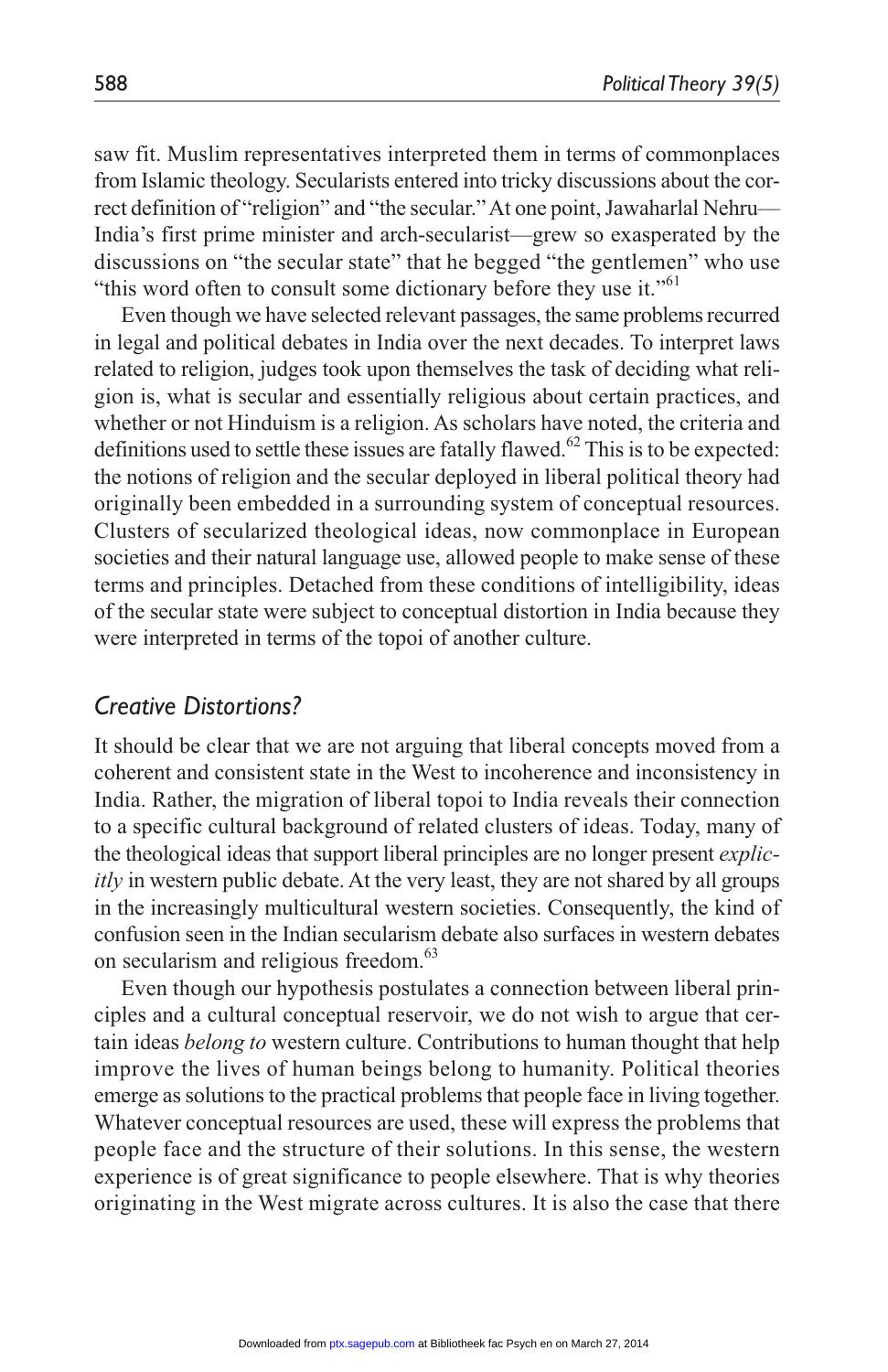are no "definitive" solutions in political theory. In the course of negotiations between human beings, problems change and the inadequacy of old solutions becomes manifest. As a consequence, there is continuous renewal in political theory, including efforts to re-interpret earlier thinkers.

When Indians were struggling to define the relationship between the modern state built by the British and the diversity of traditions, peoples, and languages in Indian society, it is no wonder that they turned to liberal theories about the secular state. In the course of adopting these ideas, they struggled to interpret these in the context of Indian culture and society. They adapted some ideas in surprising ways. Now the question emerges: what is wrong with this transformative interpretation of ideas, even if it involves conceptual distortion? Can this transformation not indicate the creative power of distortion?

In principle, it is possible that the Indian interpretation of topoi originating in the West leads to creative results. Before we can establish this, however, we should recognize the challenges faced by the migration of political ideas across cultures. In the case of secularism, let us distinguish clearly between two aspects: (a) the nature of *the problem*; (b) *the description* of the problem. In Europe, the nature of the problem was this: how can people belonging to different conflicting religions live together peacefully? The way European intellectuals stated this problem appealed to commonplaces present in their culture. For instance, to say that enduring disagreement over "religious truth" confronted them with the task of determining the proper relation between "secular authorities" and "the spiritual realm" is to invoke conceptual distinctions indebted to centuries of Christian theological reflection. These theological ideas were transformed into topoi and used to frame the problem and formulate solutions. In other words, what migrated to India was not some generic description of the problem of diversity, but *a particular way of stating the problem and its solution*.

There is no canonical form for the statement of problems in political life; multiple possibilities exist to do so. We are arguing that the statement of the problem *in terms of western topoi* is of no great help to India. Take the suggestion that India has suffered from religious strife in much the same way as the West, and that it should therefore separate "politics" from "religion."<sup>64</sup> This does not result from analyzing the problem of diversity in India but merely expresses the presupposition that the problem here is a variant of that of Europe. Without having a theory on the characteristics of *religious* conflicts, scholars presuppose that communal conflict in India has the same structure as the European Wars of Religion; hence the solution of the liberal secular state should work here.

Instead of identifying the nature of the Indian problem and seeking inspiration from western attempts to solve similar problems, the framers of the Indian constitution and later intellectuals *conflated a distorted interpretation of western*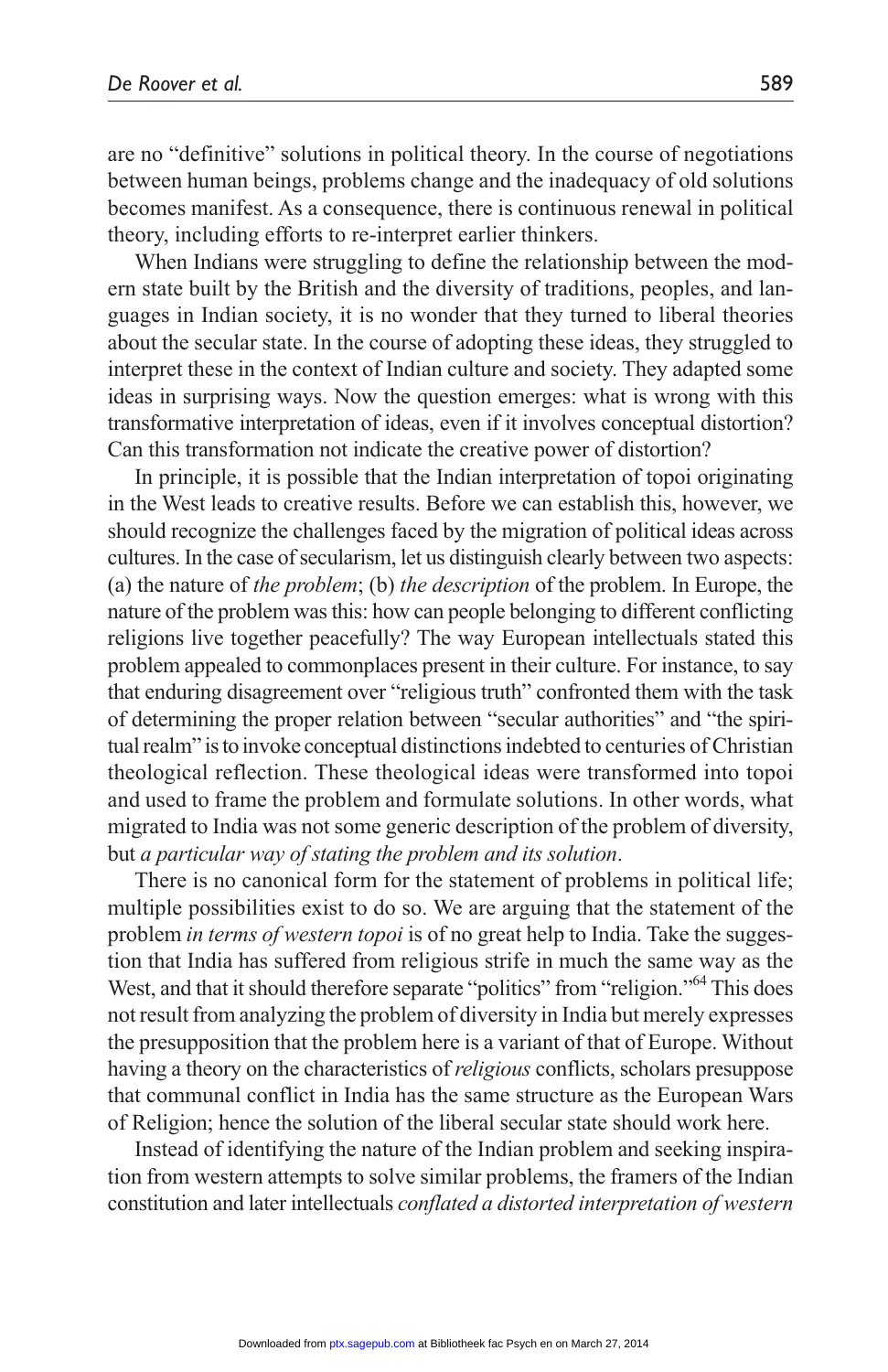*secularism with the statement of the Indian problem*. That is to say, they did not study the problems of diversity in Indian society; they merely "reinterpreted" western conceptions of liberalism as though such reinterpretations could substitute for a clear statement of the Indian problem of diversity. This confusion came into existence because Indian thinkers used Indian topoi not to study India and its problems of co-existence but to interpret western topoi concerning religious conflict and the liberal state.

In such cases, both the problem statement and the solution get distorted, because they are reinterpreted in terms of Indian topoi. This leads either to rigidity or to lack of clarity: either one reproduces the western liberal model of the secular state as the norm from which Indian politics deviates, or one postulates a particularly Indian model of secularism whose properties remain unclear. When Donald Smith published his *India as a Secular State* in 1963, Marc Galanter demonstrated how his ideal of the secular state was simply a projection of the American model "with an extra dose of separation." Smith had presented specific American compromises as the rational model from which India deviated.<sup>65</sup> More than two decades later, the same issue cropped up again when Madan and Nandy pointed out that secularists in India had presupposed as the universal norm a political model that happened to work in Christian Europe but whose efficacy in India had not been demonstrated. In response, thinkers like Bhargava or Amartya Sen did not build any theory about Indian secularism and the problem it seeks to solve but added "modifications" to liberal political theory.<sup>66</sup> Similarly, advocates of Hindu nationalism gave their own "interpretation" of the term "secularism" and presented the result as a uniquely "Hindu secularism."

If we want to contribute to the renewal of political theory from an Indian perspective, we need to theorize the Indian problem of living together in a different way rather than simply modifying western political theories. What stands in the way of doing so is the illusion that there is a creative Indian "interpretation" of secularism. Nevertheless, there is a level at which the distortion of secularism is of great interest to political theorists, which we can only briefly indicate here. Systematic patterns can be identified in the conceptual distortion of liberal principles, where these are interpreted in terms of Indian topoi. Different generations of thinkers distort these principles in much the same way. For instance, they keep emphasizing "the equality of religions" as the core of secularism. Such patterns occur, we suggest, because the Indian topoi reflect systematic reasoning and attitudes already present in the Indian cultural context, which then shape the way in which western liberal topoi are understood. $67$ 

As Nandy argues, to renew our reflection on the problem of diversity in India, we should learn from local traditions of tolerance and try to understand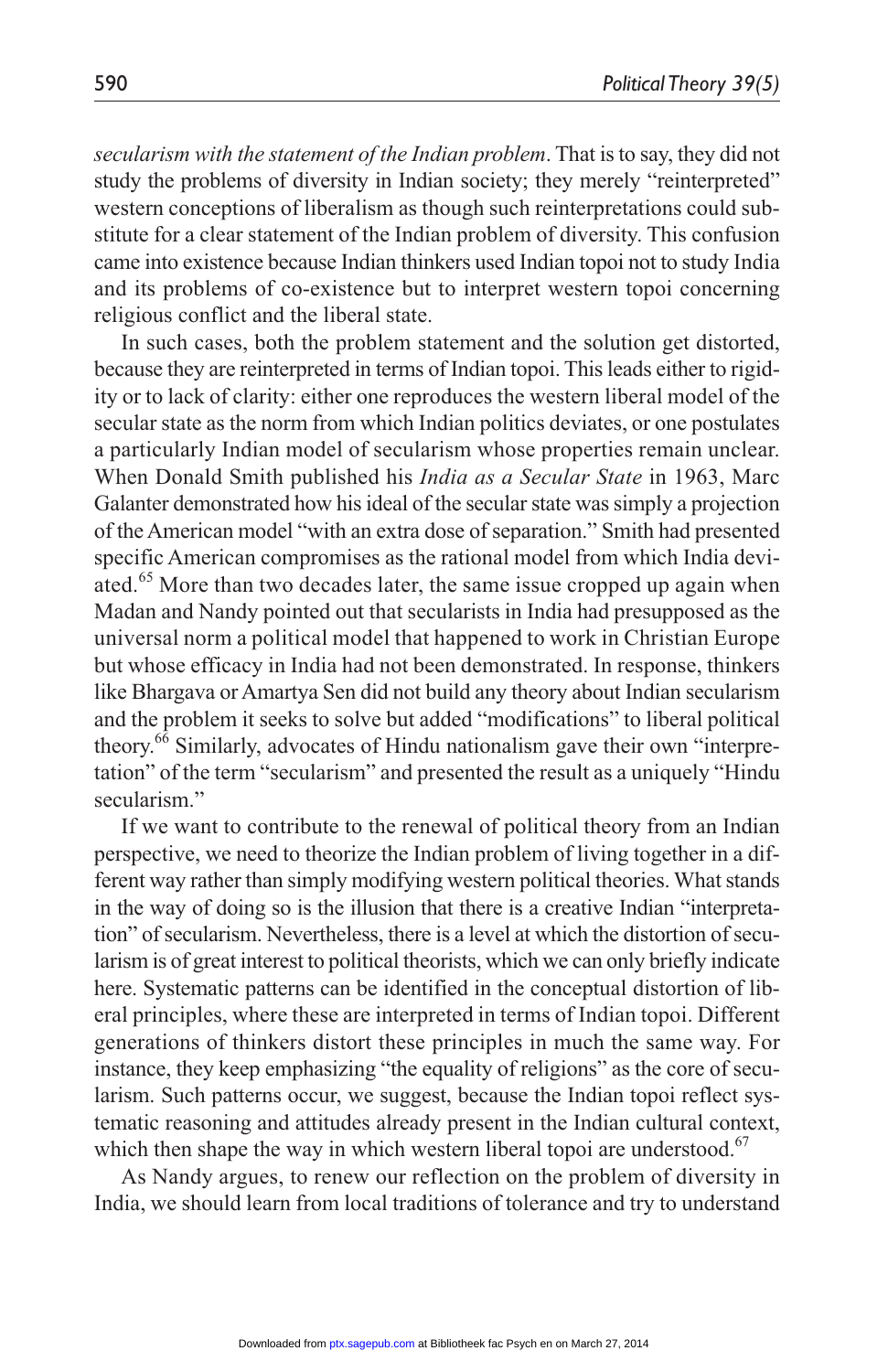how these have allowed the co-existence of communities.<sup>68</sup> The cultural migration of ideas gives us a unique entry point: we can track the structure of Indian attitudes and reasoning regarding human diversity by studying the systematic distortions these have caused in the Indian interpretation of liberal principles. This is what needs to be done to truly make sense of the phenomenon of "Indian secularism." Once we can characterize such alternative modes of reasoning about human diversity, these may offer conceptual resources for the renewal of twenty-first-century political theory.

# **Conclusion**

About two decades ago, Bhikhu Parekh asked—referring to India—"why a free and lively society with a rich tradition of philosophical inquiry has not thrown up much original political theory."69 Since then, the budding field of comparative political theory has repeatedly expressed the concern that the discipline remains ethnocentric and parochial, because it assumes that western political thought is universal and ignores that of other cultures.<sup>70</sup> We hope to have shown that the cultural migration of ideas is a problem that has not received sufficient attention in this context.

The conceptual language that dominates liberal political theory consists of topoi resulting from the secularization of Christian theology. These topoi are dependent on what we have called their conditions of intelligibility: they require other clusters of ideas present in western society in order to remain coherent and productive in the theorizing of political problems. When liberal principles like "the separation of politics and religion" migrate to other cultures, their conditions of intelligibility do not travel with them. This causes fundamental obstacles to the interpretation and elaboration of such principles. Taking into account these obstacles, it is no wonder that the formulation of original political theories remains largely a western affair.

We can no longer assume that the fact that ideas like secularism have been invoked in India proves their relevance and intelligibility across cultures. The Indian debate reveals something different: at least some principles of liberal political theory are *not* sufficiently freestanding from the cultural setting where they emerged to be intelligible and helpful to societies other than the West. In that case, the freestanding nature of liberalism becomes an empirical question. Many of its central concepts need to be re-examined to find out whether these are topoi, what conditions of intelligibility they presuppose, and which problems come into being in the absence of these conditions. It is only after this exercise that we shall be able to decide on the viability of liberal political theory in the increasingly diverse societies of our globe.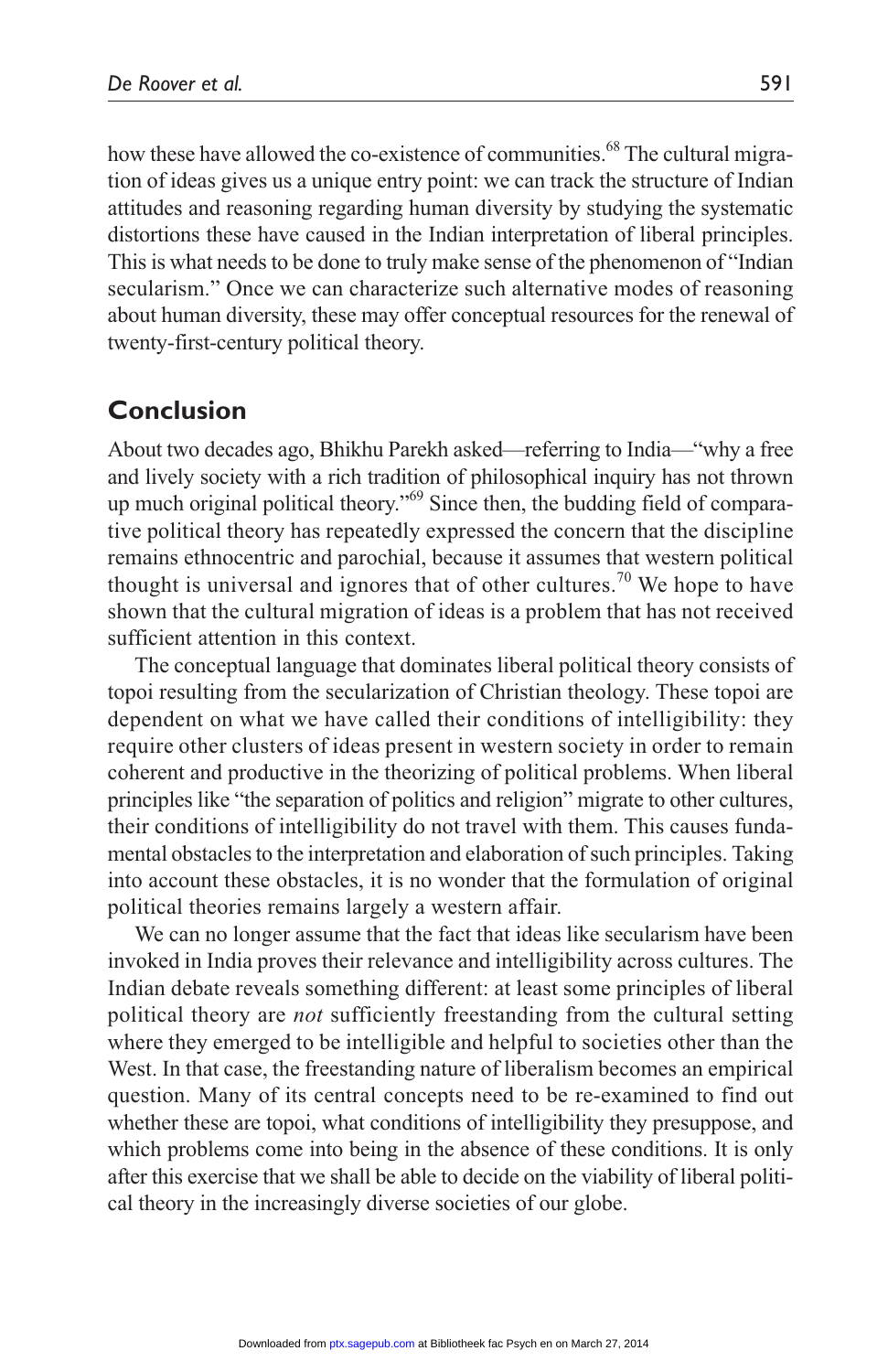# **Authors' Note**

We would like to express our gratitude to Walter Van Herck, Aakash Singh, Veit Bader, Mary Dietz, and three anonymous readers for extensive and very helpful comments on earlier drafts.

## **Declaration of Conflicting Interests**

The author(s) declared no potential conflicts of interest with respect to the research, authorship, and/or publication of this article.

# **Funding**

Jakob De Roover received financial support from the Research Foundation Flanders FWO for the research that led to this article.

### **Notes**

- 1. John Rawls, *Political Liberalism* (New York: Columbia University Press, paperback edition, 1996), 10-13; Charles Larmore, "The Moral Basis of Political Liberalism," *Journal of Philosophy* 96 (1999): 599-625; Martha Nussbaum, *Frontiers of Justice: Disability, Nationality, Species Membership* (Cambridge, MA: Belknap Press, 2006), 79.
- 2. Mark Lilla, *The Stillborn God: Religion, Politics and the Modern West* (New York: Alfred A. Knopf, 2007); Jonathan Israel, *A Revolution of the Mind: Radical Enlightenment and the Intellectual Origins of Modern Democracy* (Princeton, NJ: Princeton University Press, 2010).
- 3. Larmore, *The Morals of Modernity* (Cambridge: Cambridge University Press, 1996), 121-44; Rawls, *Political Liberalism*, xxvi-vii.
- 4. T. N. Madan, *Modern Myths, Locked Minds: Secularism and Fundamentalism in India* (Delhi: Oxford University Press, 1997); Thomas Pantham, "Indian Secularism and Its Critics: Some Reflections," *The Review of Politics* 59 (1997): 523-40; Rajeev Bhargava, ed., *Secularism and Its Critics* (Delhi: Oxford University Press, 1998); Sumit Ganguly, "The Crisis of Indian Secularism," *Journal of Democracy* 14 (2003): 11-25; Anuradha Dingwaney Needham and Rajeswari Sunder Rajan, ed., *The Crisis of Secularism in India* (Durham, NC: Duke University Press, 2007); S. N. Balagangadhara and Jakob De Roover, "The Secular State and Religious Conflict: Liberal Neutrality and the Indian Case of Pluralism," *Journal of Political Philosophy* 15 (2007): 67-92; Badrinath Rao, "The Variant Meanings of Secularism in India: Notes toward Conceptual Clarifications," *Journal of Church and State* 48 (2006): 47-81.
- 5. Partha Chatterjee, "Secularism and Tolerance," in *Secularism and Its Critics*, 353-66; Rao, "The Variant Meanings of Secularism in India," 48-49. This concerns a long tradition of state involvement in temple management and supervision of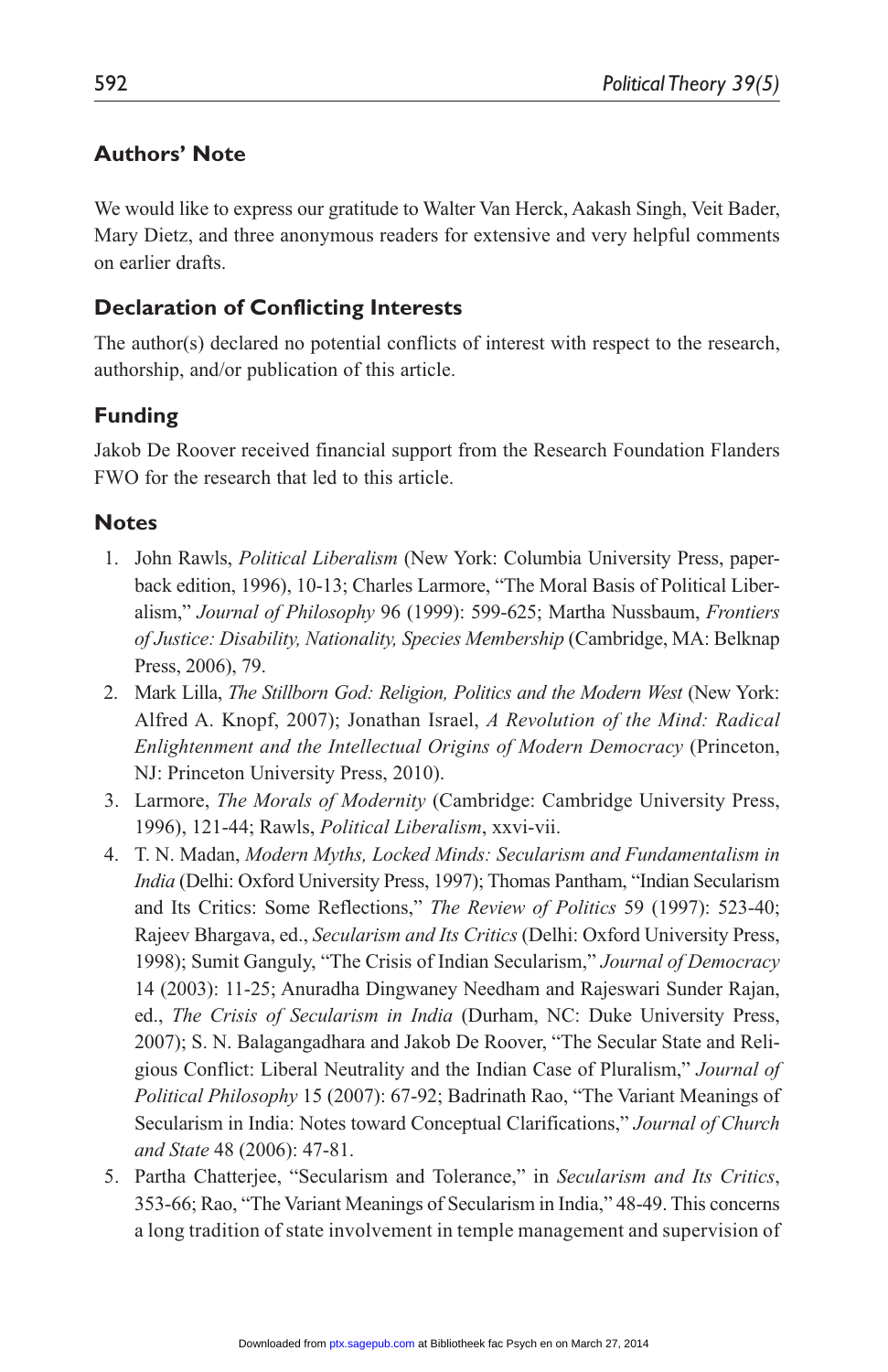fairs and pilgrimages. Generally, the state's reform activities have been directed at Hindu practices and family law and ignored Muslim personal law. In this context, Hindu nationalists often accuse secularists of being "pseudo-secular" because of their "appeasement" of religious minorities.

- 6. André Beteille, "Secularism and Intellectuals," *Economic and Political Weekly* 29 (1994): 559-66; Madan, *Modern Myths, Locked Minds*, 2, 244; M. M. Sankhdher, "Understanding Secularism," in *Secularism in India: Dilemmas and Challenges*, ed. Sankhdher (New Delhi: Deep and Deep, 1995), 1-2; H. Srikanth, "Secularism versus Pseudo-Secularism: An Indian Debate," *Social Action* 44 (1994): 39-54.
- 7. T. N. Madan, "Secularism in Its Place," in *Secularism and Its Critics*, 297-320; Ashis Nandy, "An Anti-secularist Manifesto," *Seminar* 314 (1985): 14-24; Nandy, "The Politics of Secularism and the Recovery of Religious Tolerance," in *Secularism and Its Critics*, 321-44, and "Closing the Debate on Secularism: A Personal Statement," in *The Crisis of Secularism in India*, 107-17.
- 8. Neera Chandhoke, *Beyond Secularism: The Rights of Religious Minorities* (Delhi: Oxford University Press, 1999), 42; Pantham, "Indian Secularism and Its Critics"; Shabnum Tejani, *Indian Secularism: A Social and Intellectual History, 1890-1950* (Bloomington, IN: Indiana University Press, 2008), 4-6. For similar statements, see the introduction and several essays in *Comparative Secularisms in a Global Age*, ed. Linell E. Cady and Elizabeth Shakman Hurd (New York: Palgrave Macmillan, 2010).
- 9. Rajeev Bhargava, "The Distinctiveness of Indian Secularism," in *The Future of Secularism*, ed. T. N. Srinivasan (New Delhi: Oxford University Press, 2007), 21-22. See Gurpreet Mahajan, "Secularism as Religious Non-discrimination: The Universal and the Particular in the Indian Context," *India Review* 1 (2002): 33-51.
- 10. Gary Jacobsohn calls the result "the *ameliorative* model," which "embraces the social reform impulse of Indian nationalism in the context of the nation's deeply rooted religious diversity and stratification." See his *The Wheel of Law: India's Secularism in Comparative Constitutional Context* (Princeton: Princeton University Press, 2003), 49-50.
- 11. James Farr, "Understanding Conceptual Change Politically," in *Political Innovation and Conceptual Change*, ed. T. Ball, J. Farr, and R. L. Hanson (Cambridge: Cambridge University Press, 1989), 33-34.
- 12. Veit Bader opposes liberal constitutionalism to democratic majoritarianism in this context. See his "Reply," *Ethnicities* 9 (2009): 566-70.
- 13. Prabhu Raghavendra, *Freedom of Religion Bill and the Christians: An Assessment* (Mangalore: Vishwa Hindu Parishad, 1979), 21; Sarah Claerhout and Jakob De Roover, "Conversion of the World: Proselytization in India and the Universalization of Christianity," in *Proselytization Revisited: Rights Talk, Free Markets and Culture Wars*, ed. R. I. J. Hackett (London: Equinox, 2008), 53-76; Sebastian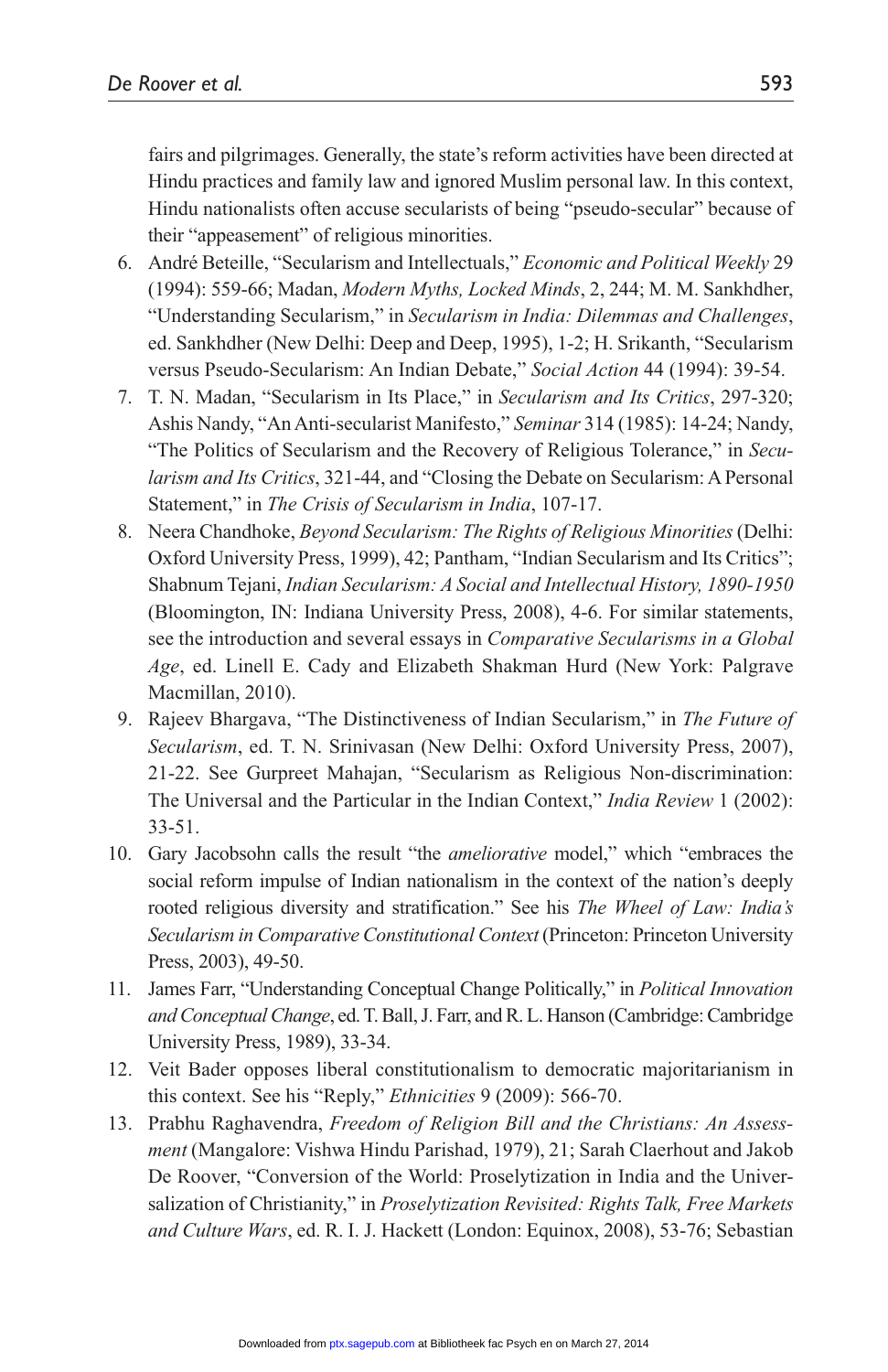C. H. Kim, *In Search of Identity: Debates on Religious Conversion in India* (New Delhi: Oxford University Press, 2003).

- 14. Nandy, "Anti-Secularist Manifesto," 14; Madan, *Modern Myths, Locked Minds*, 197; Pantham, "Indian Secularism and Its Critics," 523-40; L. M. Singhvi, "Secularism: Indigenous and Alien," in *Secularism in India: Dilemmas and Challenges*, ed. M. M. Sankhdher (New Delhi: Deep and Deep, 1995), 35-87; Rajeswari Sunder Rajan and Anuradha Dingwaney Needham, "Introduction," in *The Crisis of Secularism in India*, 20.
- 15. Our quarrel is not with the potential multiplicity of "interpretations" of secularism. As Davison argues, the political project of secularism can be "variously constituted by attempts to define the relations between religious ideas (or matters of conscience and tradition more generally), institutions, practices, and politics." However, the problem we point out is that such attempts have to do more than give some new meaning to the term "secularism." Either they interpret the terms and propositions of some theoretical model of secularism differently, or they build a different model of secularism. In both cases, such attempts depend on some background framework that allows participants to understand how the *religious* is recognizable and stands in particular relations to the *political*. Andrew Davison, *Secularism and Revivalism in Turkey: A Hermeneutic Reconsideration* (New Haven, CT: Yale University Press, 1998), 30.
- 16. Bhikhu Parekh, "The Poverty of Indian Political Theory," *History of Political Thought* 13 (1992): 535-60, 540-43.
- 17. Bhargava, "The Distinctiveness of Indian Secularism," 38-40.
- 18. Ibid., 40.
- 19. S. N. Balagangadhara, *"The Heathen in His Blindness. . .;" Asia, the West and the Dynamic of Religion* (Leiden, Netherlands: Brill, 1994); Esther Bloch, Marianne Keppens, and Rajaram Hegde, eds., *Rethinking Religion in India: The Colonial Construction of Hinduism* (London: Routledge, 2010); Daniel Dubuisson, *The Western Construction of Religion: Myths, Knowledge, and Ideology* (Baltimore: Johns Hopkins University Press, 2003); Richard King, *Orientalism and Religion: Post-Colonial Theory, India and "the Mystic East"* (London: Routledge, 1999); Timothy Fitzgerald, *The Ideology of Religious Studies* (New York: Oxford University Press, 2000).
- 20. Nicholas Dirks, *Castes of Mind: Colonialism and the Making of Modern India* (Princeton, NJ: Princeton University Press, 2001); M. V. Nadkarni, *Hinduism: A Gandhian Perspective* (New Delhi: Ane Books, 2006), 77-130.
- 21. Edward Said, *Orientalism: Western Conceptions of the Orient* (London: Routledge & Kegan Paul, 1978); Elizabeth Shakman Hurd, *The Politics of Secularism in International Relations* (Princeton, NJ: Princeton University Press, 2008).
- 22. Bhargava, "The Distinctiveness of Indian Secularism," 40.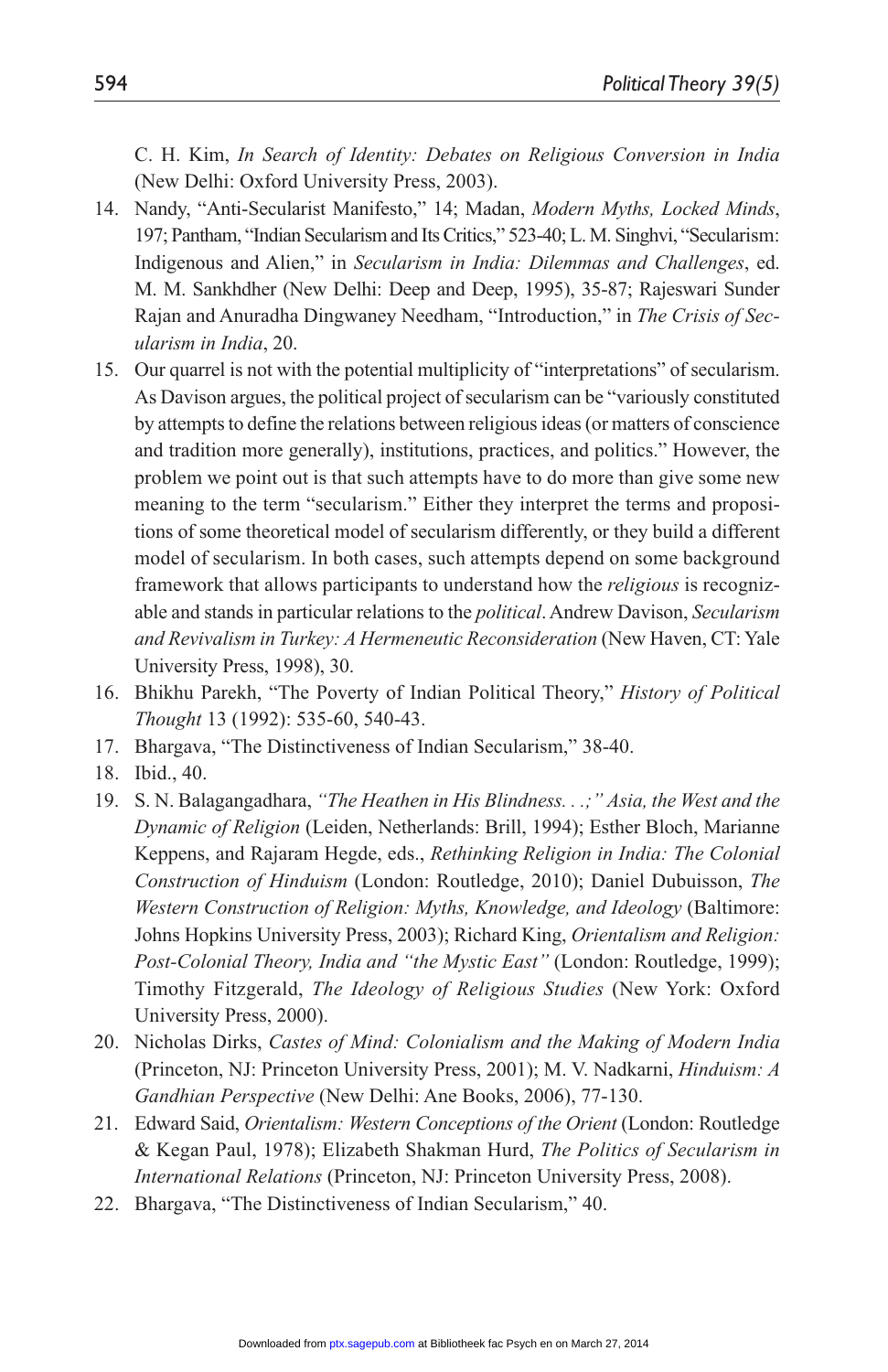- 23. Ibid., 41-44.
- 24. Rao, "The Variant Meanings of Secularism in India," 59-60.
- 25. M. S. Golwalkar, quoted in Brenda Cossman and Ratna Kapur, "Secularism: Bench-Marked by Hindu Right," *Economic and Political Weekly* 31 (1996): 2613-30, 2622; K. S. Sudarshan, "Secularism and Distortions," in *Secularism in India: Dilemmas and Challenges*, 192.
- 26. Jacobsohn, *The Wheel of Law*, 12-4, 189-226.
- 27. Many sources illustrate this: in Bhatta Jayánta's ninth-century *Agamadambara*, representatives from different traditions enter into such disputes about the inconsistency and incoherence of each other's viewpoints. See Bhatta Jayánta, *Much Ado about Religion*, Clay Sanskrit Library, ed. and trans. C. Dezső (New York: New York University Press and JJC Foundation, 2005). For general arguments, see Frits Staal, *Universals: Studies in Indian Logic and Linguistics* (Chicago: University of Chicago Press, 1988), 1-56.
- 28. Talal Asad, *Formations of the Secular: Christianity, Islam, Modernity* (Stanford: Stanford University Press, 2003); José Casanova, *Public Religions in the Modern World* (Chicago: University of Chicago Press, 1994); Charles Taylor, *A Secular Age* (Cambridge, MA: Harvard University Press, 2007); Michael Warner, Jonathan VanAntwerpen, and Craig Calhoun, eds., *Varieties of Secularism in a Secular Age* (Cambridge, MA: Harvard University Press, 2010).
- 29. Taylor, *Secular Age*, 26-29, 169, 253, 267-68, 270.
- 30. Taylor, *Secular Age*, 25-28; see Michael Allen Gillespie, *The Theological Origins of Modernity* (Chicago: University of Chicago Press, 2008); Graeme Smith, *A Short History of Secularism* (London: I.B. Tauris, 2007); Warner, VanAntwerpen, and Calhoun, "Editors' Introduction," in *Varieties of Secularism in a Secular Age*, 15.
- 31. There is renewed interest in the debate between Löwith, Schmitt, and Blumenberg on the secularization of Christian ideas. This is relevant to our hypothesis, but analyzing it would take us too far away from our central concerns. Hans Blumenberg, *The Legitimacy of the Modern Age*, trans. R. M. Wallace (Cambridge, MA: MIT Press, 1985); Karl Löwith, *Meaning and History* (Chicago: University of Chicago Press, 1949); Carl Schmitt, *Political Theology: Four Chapters on the Concept of Sovereignty*, trans. G. Schwab (Chicago: University of Chicago Press, 2005). For an overview: Jean-Claude Monod, *La Querelle de la Sécularisation de Hegel à Blumenberg* (Paris: J. Vrin, 2002).
- 32. Balagangadhara, *The Heathen in His Blindness*, chap. 11.
- 33. Originally, topoi functioned in ancient rhetoric as helps in composing orations and developing arguments. In 1948, the literary scholar E. R. Curtius showed that the notion of topos was relevant to the study of literature in general. When rhetoric had lost its original purpose during late Antiquity, topoi became "clichés, which can be used in any form of literature, they spread to all spheres of life with which literature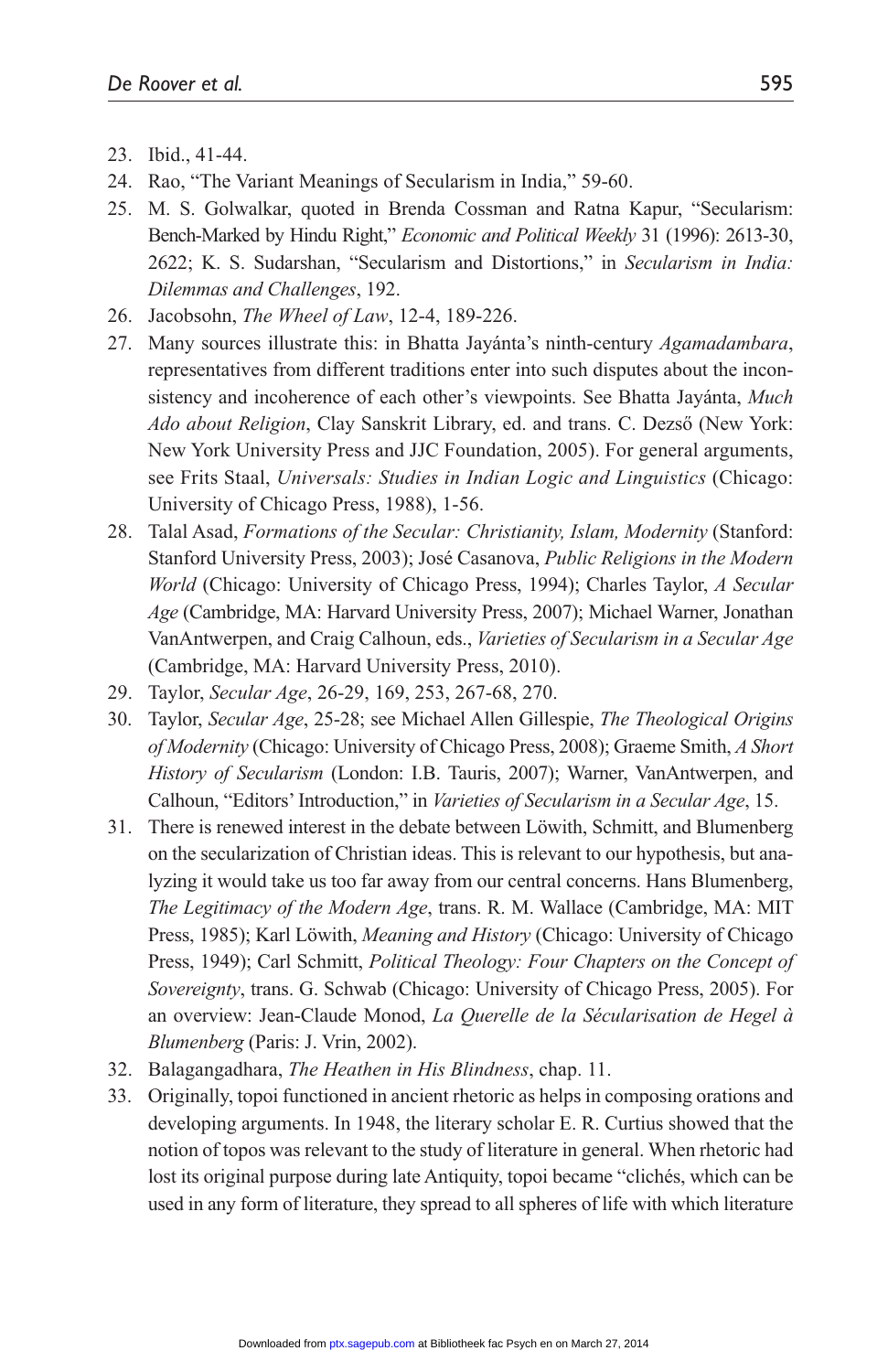deals and to which it gives form." Curtius, *European Literature and the Latin Middle Ages*, trans. W. R. Trask (New York: Pantheon Books, 1953), 70. We thank Harry van den Bouwhuijsen for pointing us to this notion. See his *In de Schaduw van God* (Kampen, Netherland: Klement, 2010).

- 34. Ann Moss, *Printed Commonplace-Books and the Structuring of Renaissance Thought* (Oxford: Oxford University Press, 1996).
- 35. A famous example is Philip Melanchthon's *Loci Communes Theologici*. See *Melanchthon and Bucer*, ed. Wilhelm Pauck (Philadelphia: Westminster Press, 1969).
- 36. John Coffey, "Puritanism and Liberty Revisited: The Case for Toleration in the English Revolution," *The Historical Journal* 41 (1998): 961-85; Jakob De Roover and S. N. Balagangadhara, "Liberty, Tyranny and the Will of God: The Principle of Toleration in Early Modern Europe and Colonial India," *History of Political Thought* 30 (2009): 111-39; Andrew Murphy, *Conscience and Community: Revisiting Toleration and Religious Dissent in Early Modern England and America* (University Park: Pennsylvania State University Press, 2001); John Marshall, *John Locke, Toleration and Early Enlightenment Culture* (Cambridge: Cambridge University Press, 2006); Eric Nelson, *The Hebrew Republic: Jewish Sources and the Transformation of European Political Thought* (Cambridge, MA: Harvard University Press, 2010), 88-137.
- 37. Historical studies show that these notions became commonplace across Protestant Europe: Lorna J. Abray, *The People's Reformation: Magistrates, Clergy and Commons in Strasbourg, 1500-1598* (Ithaca, NY: Cornell University Press, 1985); James M. Estes, ed., *Whether Secular Government Has the Right to Wield the Sword in Matters of Faith* (Toronto: Centre for Reformation and Renaissance Studies, 1998); Benjamin Kaplan, *Calvinists and Libertines: Confession and Communion in Utrecht, 1578-1620* (Oxford: Clarendon Press, 1995); Andrew Weeks, *Valentin Weigel (1533-1588): German Religious Dissenter, Speculative Theorist, and Advocate of Tolerance* (Albany, NY: State University of New York Press, 2000); Alexandra Walsham, *Charitable Hatred: Tolerance and Intolerance in England, 1500-1700* (Manchester: Manchester University Press, 2006), 228-99.
- 38. De Roover and Balagangadhara, "John Locke, Christian Liberty and the Predicament of Liberal Toleration," *Political Theory* 36 (2008): 523-49; see Timothy Stanton, "Locke and the Politics and Theology of Toleration," *Political Studies* 54 (2006): 84-102.
- 39. John Stuart Mill, *On Liberty*, ed. G. Himmelfarb (Harmondsworth: Penguin, 1987). For the defects of the harm principle, see Steven D. Smith, *The Disenchantment of Secular Discourse* (Cambridge, MA: Harvard University Press, 2010), 70-106.
- 40. L. John Van Til, *Liberty of Conscience: The History of a Puritan Idea* (Phillipsburg, NJ: P&R Publishing).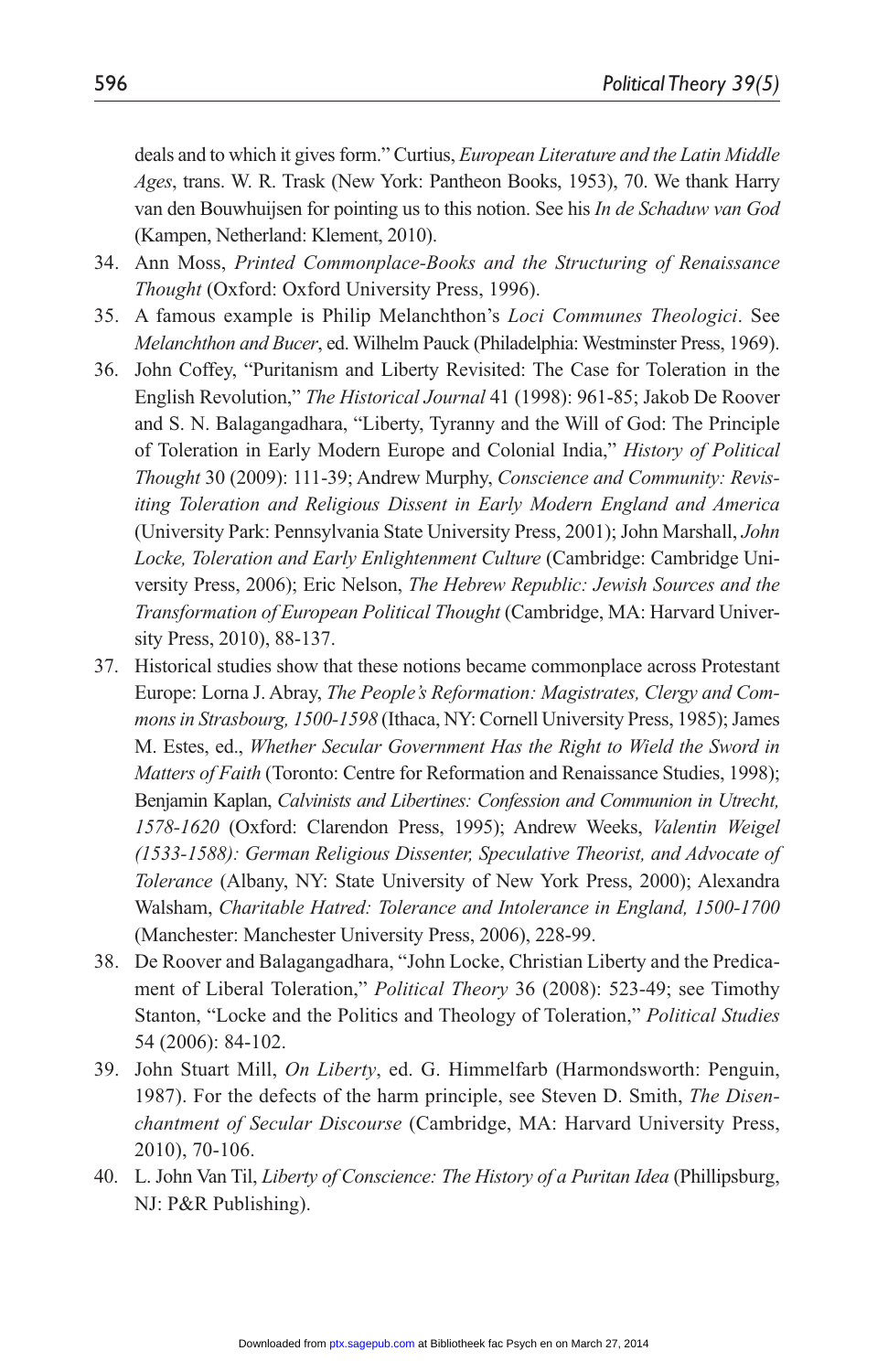- 41. For theoretical justification, see Balagangadhara, *The Heathen in His Blindness*, 441-500.
- 42. Amos Funkenstein, *Theology and the Scientific Imagination from the Middle Ages to the Seventeenth Century* (Princeton: Princeton University Press, 1989); Peter Harrison, *The Bible, Protestantism, and the Rise of Natural Science* (Cambridge: Cambridge University Press, 1998) and *The Fall of Man and the Foundations of Science* (Cambridge: Cambridge University Press, 2007); Stanley Jaki, *The Road of Science and the Ways to God* (Chicago: University of Chicago Press, 1978).
- 43. Harrison, *The Bible, Protestantism, and the Rise of Natural Science*, 1-10.
- 44. De Roover and Balagangadhara, "Liberty, Tyranny and the Will of God," 111-39.
- 45. Rochana Bajpai, "The Conceptual Vocabularies of Secularism and Minority Rights in India," *Journal of Political Ideologies* 7 (2002): 179-97, 180; Partha Chatterjee, *A Possible India: Essays in Political Criticism* (Delhi: Oxford University Press, 1997), 232.
- 46. James Chiriyankandath, "'Creating a Secular State in a Religious Country': The Debate in the Indian Constituent Assembly," *Commonwealth & Comparative Politics* 38 (2000): 1-24; Shefali Jha, "Secularism in the Constituent Assembly Debates, 1946-1950," *Economic and Political Weekly* 37 (2002): 3175-80.
- 47. See *Constituent Assembly Debates* (henceforth CAD), Official Report, third reprint (New Delhi: Lok Sabha Secretariat, 1999), vol. 3, 488 and vol. 7, 815-16.
- 48. The importance of these debates is shown by the fact that they continue today along much the same lines: *Religion and Personal Law in Secular India: A Call to Judgment*, ed. Gerald J. Larson (Bloomington and Indianapolis: Indiana University Press, 2001).
- 49. CAD, vol. 7, 540-41.
- 50. Ibid., 544.
- 51. The rise of multiculturalism from the 1960s turned this into a contested idea: Brian Barry, *Culture & Equality* (Cambridge: Polity, 2001).
- 52. CAD, vol. 7, 548.
- 53. Ibid., 721-22.
- 54. Ibid., 756-59.
- 55. Ibid., 781-82.
- 56. Ibid., 819.
- 57. CAD, vol. 7, 824-25.
- 58. Ibid., 826.
- 59. Donald R. Davis, Jr., "Hinduism as a Legal Tradition," *Journal of the American Academy of Religion* 75 (2007): 241-67; James L Fitzgerald, "Introduction," in *The Mahābhārata, vol. 7* (Chicago: University of Chicago Press, 2004), 106-14; Sheldon Pollock, "The Meaning of Dharma and the Relationship of the Two Mīmāmsās," *Journal of Indian Philosophy* 32 (2004): 769-811, 772.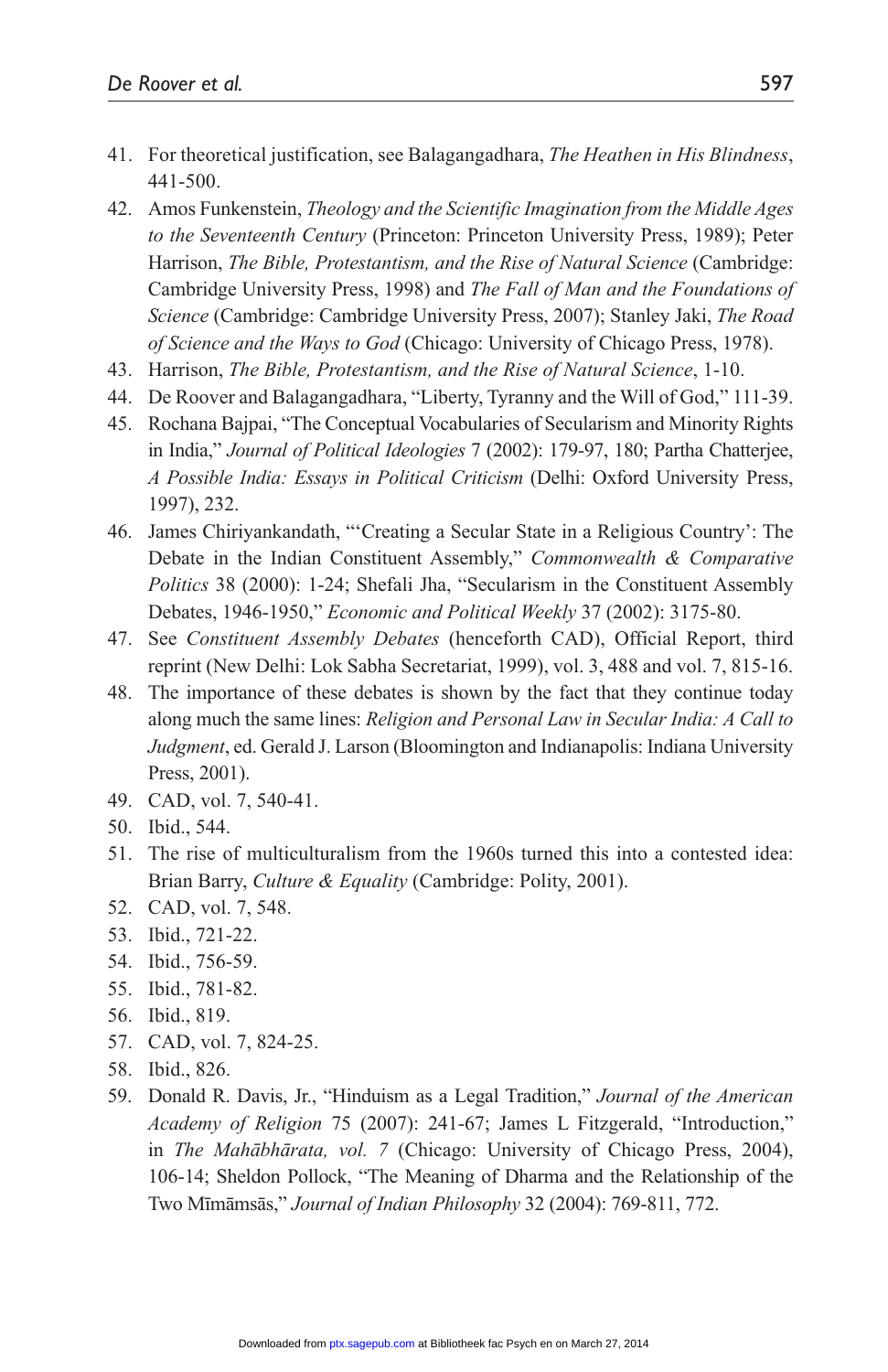60. *Collected Works of Mahatma Gandhi* (New Delhi: Publications Division, 1999)*,* vol. 14, 425; vol. 15, 160; vol. 17, 357-58; vol. 29, 374.

- 62. Pratap Bhanu Mehta, "On the Possibility of Religious Pluralism," in *Religious Pluralism, Globalization, and World Politics*, ed. Thomas Banchoff (Oxford: Oxford University Press, 2008), 65-88; Chatterjee, "Secularism and Tolerance," 359-60; J. D. M. Derrett, *Religion, Law and the State in India* (New York: Free Press, 1968), 447, 534; Marc Galanter, "Hinduism, Secularism, and the Indian Judiciary," *Philosophy East and West* 21 (1971): 467-87; Donald E. Smith, "India as a Secular State," in *Secularism and Its Critics*, 196-201.
- 63. De Roover, "Secular Law and the Realm of False Religion," in *After Secular Law*, ed. W. F. Sullivan, R. A. Yelle, and M. Taussig-Rubbo (Stanford: Stanford University Press, forthcoming); Winnifred Fallers Sullivan, *The Impossibility of Religious Freedom* (Princeton: Princeton University Press, 2007); Smith, *The Disenchantment of Secular Discourse*, 70-186.
- 64. See Bhargava, "What Is Secularism For," in *Secularism and Its Critics*, 497-98; Paul R. Brass, "Secularism Out of Its Place," in *Tradition, Pluralism and Identity*, ed. V. Das, D. Gupta and P. Uberoi (New Delhi: Sage, 1999), 359-79.
- 65. Donald E. Smith, *India as a Secular State* (Bombay: Oxford University Press, 1963); Marc Galanter, "Secularism, East and West," *Comparative Studies in Society and History* 7 (1965): 133-59.
- 66. Sen argues that secularism entails not that the state must steer clear from any association with religion but that it must strive for "basic symmetry of treatment." See his *The Argumentative Indian: Writings on Indian History, Culture and Identity* (New York: Farrar, Strauss and Giroux, 2005), 294-316. For critical analysis, see Jakob De Roover, "The Vacuity of Secularism: On the Indian Debate and Its Western Origins," *Economic and Political Weekly* 37 (2002): 4047-53, 4049.
- 67. We cannot illustrate this point here. See Claerhout, "Gandhi, Conversion and the Equality of Religions: More Experiments with Truth," forthcoming.
- 68. Nandy, "The Politics of Secularism" and "The Twilight of Certitudes: Secularism, Hindu Nationalism and Other Masks of Deculturation," in *Tradition, Pluralism and Identity*, 401-419.
- 69. Parekh, "The Poverty of Indian Political Theory," 535.
- 70. Anthony J. Parel, "The Comparative Study of Political Philosophy," in *Comparative Political Philosophy: Studies under the Upas Tree*, ed. Anthony J. Parel and Ronald C. Keith (New Delhi: Sage, 1992); Fred R. Dallmayr, "Beyond Monologue: For a Comparative Political Theory," *Perspectives on Politics* 2 (2004): 249-57; Leigh Kathryn Jenco, "'What Does Heaven Ever Say?': A Methods-Centered Approach to Cross-Cultural Engagement," *American Political Science Review* 101 (2007): 741-55; Farah Godrej, "Towards a Cosmopolitan Political Thought: The Hermeneutics

<sup>61.</sup> CAD, vol. 9, 401.